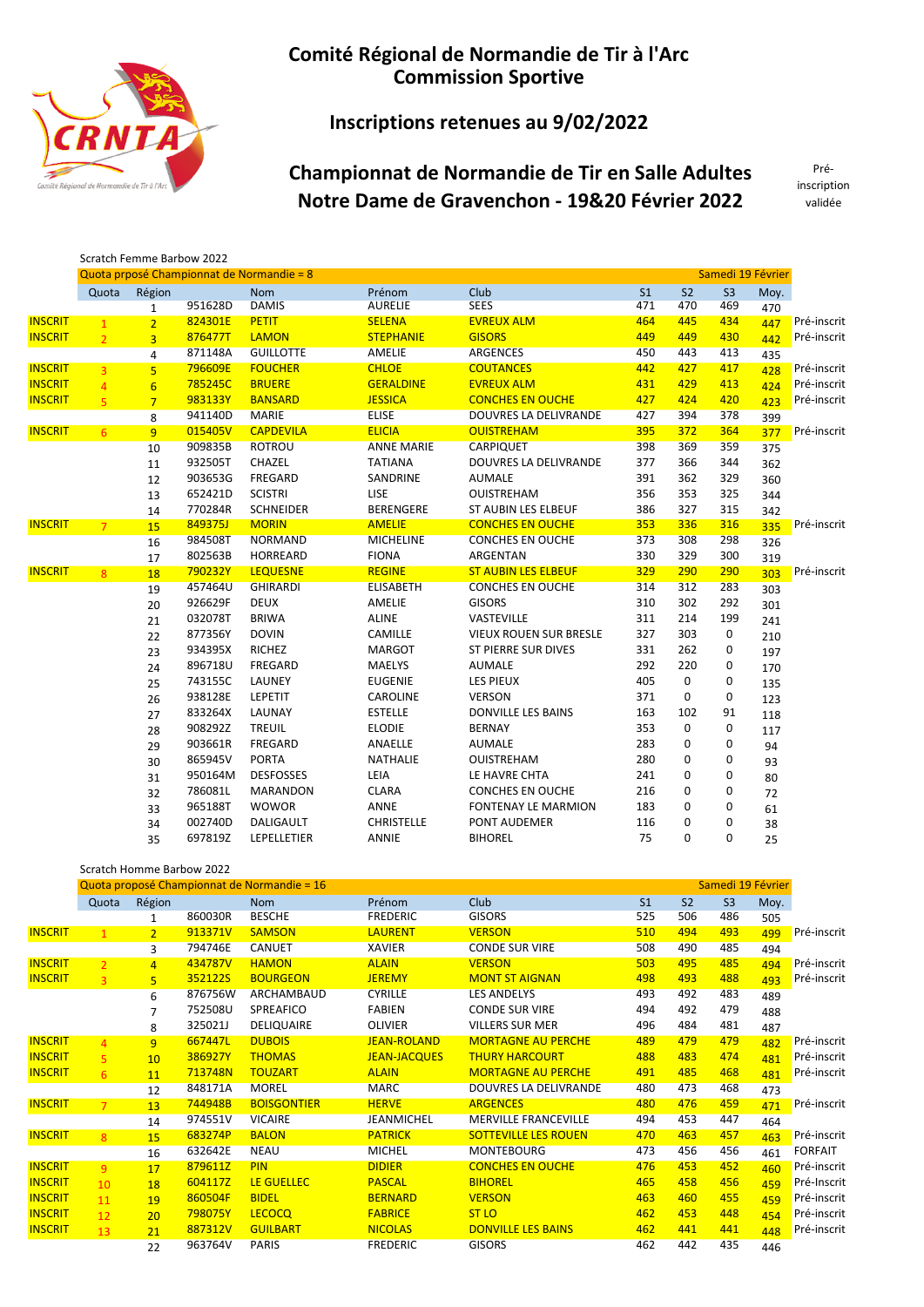| <b>INSCRIT</b> | 14 | 23 | 591052Y | <b>LEPROVOST</b>       | <b>DIDIER</b>      | <b>CARENTAN</b>             | 444 | 439 | 439 | 440 | Pré-inscrit |
|----------------|----|----|---------|------------------------|--------------------|-----------------------------|-----|-----|-----|-----|-------------|
|                |    | 24 | 754787W | CHRISTIEN              | ERIC               | HEROUVILLE SAINT CLAIR      | 443 | 436 | 436 | 438 |             |
| <b>INSCRIT</b> | 15 | 25 | 715002B | <b>KNEISZ</b>          | <b>THIERRY</b>     | <b>SAINT VALERY EN CAUX</b> | 448 | 445 | 420 | 437 | Pré-inscrit |
|                |    | 26 | 699167P | <b>LEPAGE</b>          | <b>ERIC</b>        | <b>BIHOREL</b>              | 444 | 433 | 431 | 436 |             |
|                |    | 27 | 997015M | LORCY                  | <b>CHHRISTOPHE</b> | VASTEVILLE                  | 451 | 445 | 406 | 434 |             |
|                |    | 28 | 863830W | <b>ICHER</b>           | <b>YVAN</b>        | <b>VIRE</b>                 | 444 | 433 | 423 | 433 |             |
|                |    | 29 | 329355V | <b>BARY</b>            | <b>YVES</b>        | PETIT COURONNE              | 433 | 431 | 427 | 430 |             |
|                |    |    | 920212F | DECAYEUX               | GERARD             | SAINT MARTIN EN CAMPAGNE    | 443 | 423 | 422 |     |             |
|                |    | 30 | 932127G |                        |                    |                             | 452 | 422 |     | 429 |             |
|                |    | 31 |         | <b>DOUGUEDROIT</b>     | ARNAUD             | LES ANDELYS                 |     |     | 399 | 424 |             |
|                |    | 32 | 674469U | PEZIER                 | <b>MICHEL</b>      | <b>BIHOREL</b>              | 428 | 425 | 420 | 424 |             |
| <b>INSCRIT</b> | 16 | 33 | 797741K | <b>LEFEBURE</b>        | <b>MICHEL</b>      | <b>SAINT VALERY EN CAUX</b> | 423 | 419 | 419 | 420 | Pré-inscrit |
|                |    | 34 | 692484A | <b>HEROUT</b>          | EMMANUEL           | OFFRANVILLE                 | 432 | 416 | 402 | 416 |             |
|                |    | 35 | 405942S | <b>BOISROUX</b>        | <b>MICHEL</b>      | <b>VERSON</b>               | 425 | 413 | 409 | 415 |             |
|                |    | 36 | 791157D | PIROU                  | GAETAN             | <b>COUTANCES</b>            | 435 | 419 | 391 | 415 |             |
|                |    | 37 | 815759V | VERDEAUX               | <b>JEAN NOEL</b>   | <b>BIHOREL</b>              | 431 | 421 | 378 | 410 |             |
|                |    | 38 | 014705J | NIEL                   | <b>ROBIN</b>       | ROUEN ARC CLUB              | 408 | 407 | 405 | 406 |             |
|                |    | 39 | 978509X | <b>ROGER</b>           | <b>ALAIN</b>       | <b>VIRE</b>                 | 424 | 398 | 396 | 406 |             |
|                |    | 40 | 864768R | <b>DUHAZE</b>          | THIBAUT            | BEAUMONT LE ROGER RISLE     | 420 | 415 | 381 | 405 |             |
|                |    | 41 | 935218S | ANFRAY                 | <b>DOMINIQUE</b>   | <b>AVRANCHES</b>            | 425 | 389 | 378 | 397 |             |
|                |    | 42 | 851355L | <b>TIREL</b>           | JEAN-JACQUES       | AGNEAUX                     | 393 | 393 | 390 | 392 |             |
|                |    | 43 | 953894S | <b>BACQUET</b>         | JEAN               | <b>VIRE</b>                 | 436 | 405 | 324 | 388 |             |
|                |    | 44 | 865408L | <b>MENTION</b>         | RICHARD            | YVETOT                      | 398 | 392 | 373 | 387 |             |
|                |    |    | 821429H | VANDERPERRE            | GERARD             | DONVILLE LES BAINS          | 388 | 385 | 380 |     |             |
|                |    | 45 | 018237Y | SIMON                  | <b>KEVIN</b>       | <b>MONTEBOURG</b>           | 402 | 365 | 358 | 384 |             |
|                |    | 46 | 910381V | PRINCEAU               | <b>DOMINIQUE</b>   | VASTEVILLE                  | 388 | 380 | 351 | 375 |             |
|                |    | 47 |         |                        |                    | <b>BREHAL</b>               | 382 | 376 |     | 373 |             |
|                |    | 48 | 933644F | POISSON                | ARNAULD            |                             |     |     | 360 | 372 |             |
|                |    | 49 | 982448D | <b>BOULAT</b>          | <b>VINCENT</b>     | DONVILLE LES BAINS          | 381 | 370 | 365 | 372 |             |
|                |    | 50 | 032079U | BRIWA                  | RICHARD            | VASTEVILLE                  | 415 | 366 | 316 | 365 |             |
|                |    | 51 | 401287G | <b>ROCHER</b>          | <b>CHARLES</b>     | <b>BANVOU</b>               | 422 | 364 | 303 | 363 |             |
|                |    | 52 | 811313M | <b>BERTEAUX</b>        | STEPHANE           | <b>AVRANCHES</b>            | 365 | 351 | 346 | 354 |             |
|                |    | 53 | 591258X | MALLET                 | <b>BRUNO</b>       | <b>BIHOREL</b>              | 364 | 327 | 327 | 339 |             |
|                |    | 54 | 742840K | <b>MOTTE</b>           | <b>CHRISTOPHE</b>  | BEAUMONT LE ROGER RISLE     | 345 | 320 | 295 | 320 |             |
|                |    | 55 | 258169U | <b>DUBUC</b>           | <b>CHRISTOPHE</b>  | ROUEN ARC CLUB              | 364 | 295 | 291 | 316 |             |
|                |    | 56 | 998493U | <b>DOUBLET</b>         | JEROME             | <b>CONCHES EN OUCHE</b>     | 311 | 310 | 309 | 310 |             |
|                |    | 57 | 022464T | <b>MERCIER</b>         | <b>JIMMY</b>       | ARGENTAN                    | 343 | 289 | 273 | 301 |             |
|                |    | 58 | 976424F | CHAUMEIL               | RICHARD            | YVETOT                      | 456 | 423 | 0   | 293 |             |
|                |    | 59 | 894280U | <b>MASSON</b>          | JEAN-PIERRE        | ST LO                       | 300 | 267 | 257 | 274 |             |
|                |    | 60 | 464592S | <b>GONCALVES</b>       | MANUEL             | ARGENCES                    | 405 | 391 | 0   | 265 |             |
|                |    |    | 826261K | <b>DROUET</b>          | GUY                | <b>VERNEUIL SUR AVRE</b>    | 287 | 264 | 236 |     |             |
|                |    | 61 | 717062R | <b>HAUTEUR</b>         | <b>MARC</b>        | CARPIQUET                   | 361 | 349 | 0   | 262 |             |
|                |    | 62 | 785244B | <b>BRUERE</b>          | OLIVIER            | EVREUX ALM                  | 360 | 349 | 0   | 236 |             |
|                |    | 63 |         |                        |                    |                             |     |     |     | 236 |             |
|                |    | 64 | 660672X | <b>CUCCHI</b>          | <b>CHRISTOPHE</b>  | DONVILLE LES BAINS          | 211 | 198 | 177 | 195 |             |
|                |    | 65 | 609306P | <b>ANTON</b>           | <b>FRANCK</b>      | <b>GISORS</b>               | 253 | 246 | 0   | 166 |             |
|                |    | 66 | 702109M | THIEBAUT               | <b>LOIC</b>        | YVETOT                      | 461 | 0   | 0   | 153 |             |
|                |    | 67 | 863688S | PRUVOST-COUVREUR GABIN |                    | ROUEN ARC CLUB              | 456 | 0   | 0   | 152 |             |
|                |    | 68 | 023721J | TAVELET                | <b>CYRIL</b>       | YVETOT                      | 451 | 0   | 0   | 150 |             |
|                |    | 69 | 277178F | HERBINIERE             | <b>ROGER</b>       | <b>SEES</b>                 | 418 | 0   | 0   | 139 |             |
|                |    | 70 | 903511C | LABEAU                 | <b>CYRIL</b>       | <b>EVREUX ALM</b>           | 418 | 0   | 0   | 139 |             |
|                |    | 71 | 855035L | <b>DOMINIQUE</b>       | THIERRY            | BANVOU                      | 212 | 187 | 0   | 133 |             |
|                |    | 72 | 965665L | LECANNUET              | <b>VICTOR</b>      | <b>VIRE</b>                 | 392 | 0   | 0   | 130 |             |
|                |    | 73 | 653897H | VINOT                  | JEAN LOUIS         | PONT AUDEMER                | 371 | 0   | 0   | 123 |             |
|                |    | 74 | 987358R | PEYRET                 | SYLVAIN            | MONTIVILLIERS               | 349 | 0   | 0   | 116 |             |
|                |    | 75 | 994102W | <b>MASSIP</b>          | <b>JEFFERSON</b>   | CARENTAN                    | 349 | 0   | 0   | 116 |             |
|                |    | 76 | 881709E | LARUE                  | JEREMY             | MONTEBOURG                  | 342 | 0   | 0   |     |             |
|                |    |    | 977110B | CHAUCHOT               | <b>CHRISTOPHE</b>  | <b>MONTEBOURG</b>           | 341 | 0   | 0   | 114 |             |
|                |    | 77 |         |                        |                    |                             |     |     |     | 113 |             |
|                |    | 78 | 840091T | MONOYEZ                | EVAN               | <b>CONCHES EN OUCHE</b>     | 339 | 0   | 0   | 113 |             |
|                |    | 79 | 750944U | GADEAU                 | <b>ANTOINE</b>     | <b>ST PIERRE SUR DIVES</b>  | 328 | 0   | 0   | 109 |             |
|                |    | 80 | 421940F | RUMEAU                 | THIERRY            | BRACQUEMONT                 | 193 | 130 | 0   | 107 |             |
|                |    | 81 | 809016R | HARRE                  | SEBASTIEN          | BEAUMONT LE ROGER RISLE     | 321 | 0   | 0   | 107 |             |
|                |    | 82 | 871296L | <b>DESOITE</b>         | JULIEN             | CONCHES EN OUCHE            | 315 | 0   | 0   | 105 |             |
|                |    | 83 | 796290H | KOLLIALIS              | ETIENNE            | MONTIVILLIERS               | 306 | 0   | 0   | 102 |             |
|                |    | 84 | 360039X | LAMOTTE                | OLIVIER            | <b>MONTEBOURG</b>           | 304 | 0   | 0   | 101 |             |
|                |    | 85 | 863942T | ALLART                 | JEAN-PIERRE        | <b>VERSON</b>               | 291 | 0   | 0   | 97  |             |
|                |    | 86 | 851805A | LE ROY                 | OLIVIER            | CARPIQUET                   | 143 | 111 | 0   | 84  |             |
|                |    | 87 | 8350535 | MARIE                  | LOUIS              | AGNEAUX                     | 240 | 0   | 0   | 80  |             |
|                |    | 88 | 955222K | BARRANCO               | SALVATORE          | EVREUX ALM                  | 233 | 0   | 0   | 77  |             |
|                |    | 89 | 592240P | <b>GAUTHIER</b>        | <b>JOEL</b>        | <b>GRAND COURONNE</b>       | 228 | 0   | 0   | 76  |             |
|                |    | 90 | 811195J | <b>FONTAINE</b>        | DAMIEN             | CARPIQUET                   | 209 | 0   | 0   | 69  |             |
|                |    |    |         |                        |                    |                             |     |     |     |     |             |
|                |    | 91 | 943941Y | SAUSSAYE               | <b>NICOLAS</b>     | YVETOT                      | 205 | 0   | 0   | 68  |             |

|                |       | Quota proposé Championnat de Normandie = 16 |         |                   |                 |                              |     |     | Samedi 19 Février |      |             |  |  |  |
|----------------|-------|---------------------------------------------|---------|-------------------|-----------------|------------------------------|-----|-----|-------------------|------|-------------|--|--|--|
|                | Quota | Région                                      |         | <b>Nom</b>        | Prénom          | Club                         |     | S2  | S3                | Mov. |             |  |  |  |
| <b>INSCRIT</b> |       | $1-CR$                                      | 637215A | <b>BLONDEL</b>    | <b>ELISA</b>    | <b>CHERBOURG EN COTENTIN</b> | 565 | 560 | 559               | 561  | Pré-inscrit |  |  |  |
| <b>INSCRIT</b> |       |                                             | 739162M | <b>IFVADE</b>     | <b>MARIANNE</b> | <b>CHERBOURG EN COTENTIN</b> | 547 | 546 | 546               | 546  | Pré-inscrit |  |  |  |
| <b>INSCRIT</b> |       |                                             | 834660P | <b>BONNISSENT</b> | <b>ANAÏS</b>    | <b>LES PIEUX</b>             | 538 | 530 | 530               | 532  | Pré-inscrit |  |  |  |
| <b>INSCRIT</b> |       |                                             | 668555R | <b>AMIOT</b>      | <b>NATHALYA</b> | <b>CHERBOURG EN COTENTIN</b> | 538 | 529 | 510               | 525  | Pré-inscrit |  |  |  |
|                |       |                                             | 882493G | PERFGRAIN         | <b>MARIE</b>    | MERVILLE FRANCEVILLE         | 531 | 524 | 519               | 524  |             |  |  |  |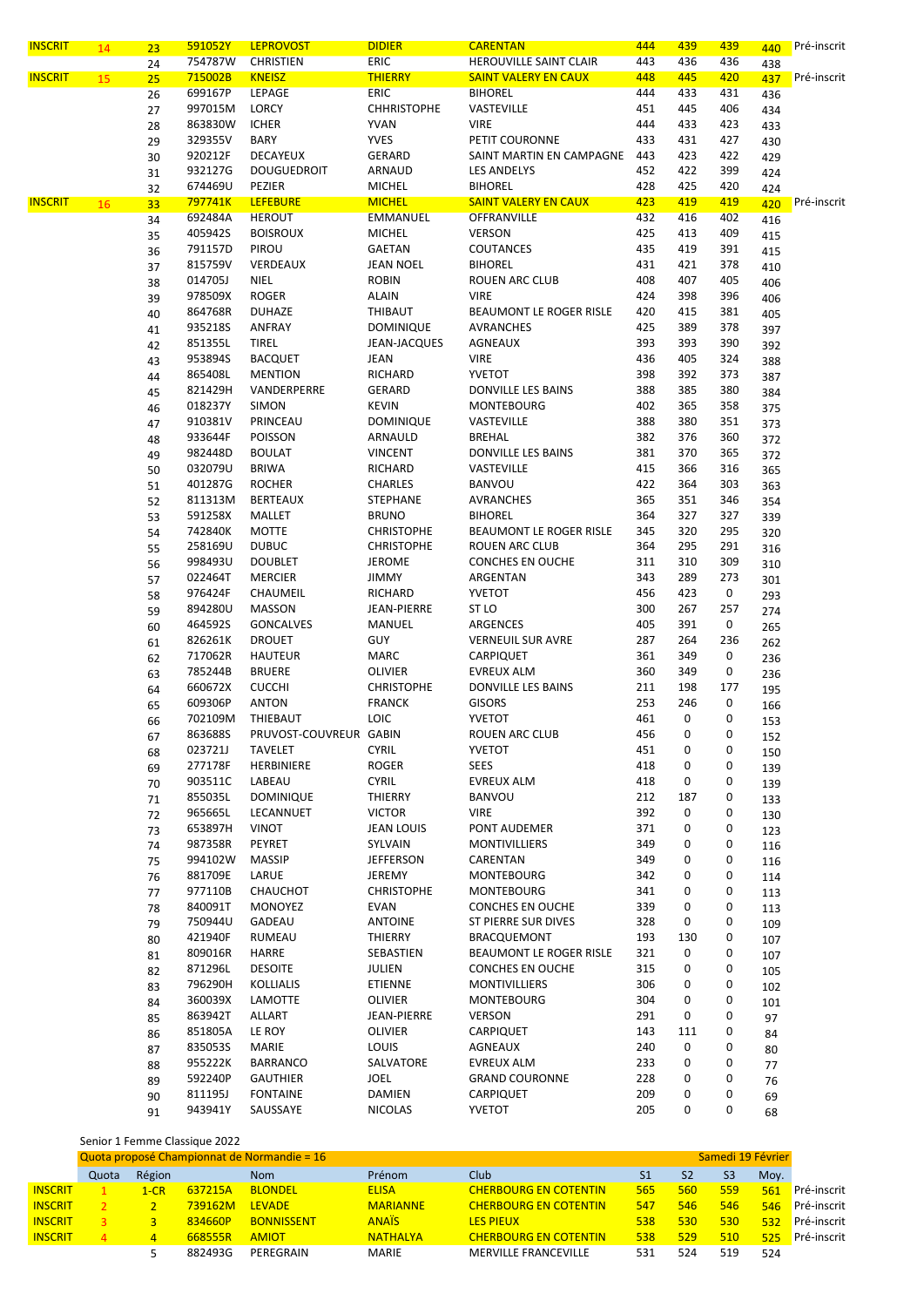| <b>INSCRIT</b> | 5              | $6\overline{6}$ | 743015A | <b>BLONDEL</b>       | <b>ROMANE</b>       | <b>FECAMP</b>                  | 532 | 520 | 515 | 522 | Pré-inscrit |
|----------------|----------------|-----------------|---------|----------------------|---------------------|--------------------------------|-----|-----|-----|-----|-------------|
| <b>INSCRIT</b> | 6              | $7\overline{}$  | 679312H | <b>BLONDEL</b>       | <b>AMELIE</b>       | NOTRE DAME DE GRAVENCHO        | 529 | 524 | 507 | 520 | Pré-inscrit |
| <b>INSCRIT</b> | $\overline{7}$ | $\overline{8}$  | 774108X | <b>QUENEA</b>        | <b>MARIE</b>        | <b>MERVILLE FRANCEVILLE</b>    | 515 | 511 | 506 | 510 | Pré-inscrit |
| <b>INSCRIT</b> | 8              | 9               | 428461U | <b>MORICE</b>        | <b>JULIE</b>        | <b>NEUFCHATEL EN BRAY</b>      | 520 | 508 | 500 | 509 | Pré-inscrit |
| <b>INSCRIT</b> | 9              | 10              | 925577M | <b>DUVAL</b>         | <b>CECILE</b>       | YVETOT                         | 513 | 508 | 507 | 509 | Pré-inscrit |
|                |                | 11              | 674353T | LECHARPENTIER        | SARAH               | AGNEAUX                        | 522 | 502 | 498 | 507 |             |
| <b>INSCRIT</b> | 10             | 12              | 971824F | <b>BOUVARD</b>       | <b>CAROLINE</b>     | <b>ROUEN ARC CLUB</b>          | 513 | 498 | 474 | 495 | Pré-inscrit |
| <b>INSCRIT</b> | 11             | 13              | 698110R | <b>LEROI</b>         | <b>ELOISE</b>       | NOTRE DAME DE GRAVENCHO        | 497 | 494 | 493 | 494 | Pré-inscrit |
|                |                | 14              | 925413J | <b>AUDURIER</b>      | JENNIFER            | <b>BAYEUX</b>                  | 514 | 488 | 473 | 491 |             |
| <b>INSCRIT</b> | 12             | 15              | 680368F | <b>LEBOULLEUX</b>    | <b>MARION</b>       | <b>DONVILLE LES BAINS</b>      | 504 | 483 | 482 | 489 | Pré-inscrit |
| <b>INSCRIT</b> | 13             | 16              | 710142U | LACOUR               | <b>JULIE</b>        | <b>ARGENCES</b>                | 486 | 484 | 483 | 484 | Pré-inscrit |
|                |                | 17              | 963473D | LEFEVRES             | <b>HELOISE</b>      | ST SEBASTIEN DE MORSENT        | 496 | 483 | 434 | 471 |             |
| <b>INSCRIT</b> | 14             | 18              | 916339W | <b>LECOQ</b>         | <b>MARIE-HELENE</b> | <b>CARPIQUET</b>               | 485 | 468 | 460 | 471 | Pré-inscrit |
|                |                | 19              | 977203C | LEROY                | SONIA               | LE HAVRE CHTA                  | 490 | 462 | 458 | 470 |             |
| <b>INSCRIT</b> | 15             | 20              | 900310Y | <b>STANCZAK</b>      | <b>OCEANE</b>       | <b>VERNON CSADN</b>            | 475 | 469 | 466 | 470 | Pré-inscrit |
|                |                | 21              | 738543P | <b>GIUPPONI</b>      | CHARLENE            | HEROUVILLE SAINT CLAIR         | 479 | 463 | 460 | 467 |             |
|                |                | 22              | 621039T | SOSNIERZ             | <b>LUCIE</b>        | <b>ARGENCES</b>                | 467 | 460 | 459 | 462 |             |
|                |                | 23              | 699797Z | SARTRE               | <b>EMMANUELLE</b>   | HEROUVILLE SAINT CLAIR         | 464 | 460 | 457 | 460 |             |
|                |                | 24              | 966981S | <b>GARNIER</b>       | <b>AURELIE</b>      | <b>CAEN</b>                    | 470 | 462 | 442 | 458 |             |
|                |                | 25              | 963728F | <b>LECONTE</b>       | AMANDINE            | <b>AVRANCHES</b>               | 460 | 450 | 449 | 453 |             |
| <b>INSCRIT</b> | 16             | 26              | 968528Y | <b>LINGAT</b>        | <b>CORALINE</b>     | <b>EVREUX ALM</b>              | 450 | 449 | 443 | 447 | Pré-inscrit |
|                |                | 27              | 724768S | MARIE                | <b>BERENGERE</b>    | ST <sub>LO</sub>               | 437 | 431 | 424 | 430 |             |
|                |                | 28              | 928447G | <b>HERIN</b>         | CONSTANCE           | <b>COURSEULLES SUR MER</b>     | 419 | 393 | 372 | 394 |             |
|                |                | 29              | 873287A | <b>HENRY</b>         | ORPHEE              | <b>BEAUMONT LE ROGER RISLE</b> | 413 | 368 | 280 | 353 |             |
|                |                | 30              | 808375U | <b>MILANGE</b>       | LOUISE              | OUISTREHAM                     | 526 | 505 | 0   | 343 |             |
|                |                | 31              | 940539A | <b>NSEKE BEKOMBO</b> | <b>SOLINE</b>       | CARPIQUET                      | 339 | 315 | 305 | 319 |             |
|                |                | 32              | 802954B | <b>GUILLAIN</b>      | <b>MARGAUX</b>      | NOTRE DAME DE GRAVENCHO        | 476 | 467 | 0   | 314 |             |
|                |                | 33              | 433886R | <b>GROUT</b>         | CAROLE              | <b>FLERS</b>                   | 443 | 443 | 0   | 295 |             |
|                |                | 34              | 910631S | MARIE                | <b>LUCILE</b>       | CARPIQUET                      | 436 | 407 | 0   | 281 |             |
|                |                | 35              | 018181M | <b>GIGAULT</b>       | NADEGE              | BEAUMONT LE ROGER RISLE        | 397 | 386 | 0   | 261 |             |
|                |                | 36              | 985866U | CHARPENTIER          | ANNE                | <b>AVRANCHES</b>               | 373 | 362 | 0   | 245 |             |
|                |                | 37              | 978946X | <b>PIGNATA</b>       | <b>NOLWENN</b>      | LE HAVRE CHTA                  | 477 | 0   | 0   | 159 |             |
|                |                | 38              | 941467J | <b>LEBON</b>         | <b>ELISE</b>        | CAEN                           | 472 | 0   | 0   | 157 |             |
|                |                | 39              | 027277Z | <b>FERAIN</b>        | <b>MYLENE</b>       | <b>LES ANDELYS</b>             | 468 | 0   | 0   | 156 |             |
|                |                | 40              | 998321G | LEGRAND              | <b>ALISONE</b>      | <b>ST PIERRE SUR DIVES</b>     | 448 | 0   | 0   | 149 |             |
|                |                | 41              | 014416V | <b>AUCHER</b>        | <b>MELANIE</b>      | NOTRE DAME DE GRAVENCHO        | 439 | 0   | 0   | 146 |             |
|                |                | 42              | 022515Y | <b>PERQUIS</b>       | <b>MARINE</b>       | CARPIQUET                      | 415 | 0   | 0   | 138 |             |
|                |                | 43              | 873267D | PEREIRA              | <b>CELIA</b>        | <b>VERNON CIE</b>              | 399 | 0   | 0   | 133 |             |

|                |                |                 | SCHIOL I HOMINIE Classique ZUZZ     |                         |                  |                                 |                |                |                   |      |                |
|----------------|----------------|-----------------|-------------------------------------|-------------------------|------------------|---------------------------------|----------------|----------------|-------------------|------|----------------|
|                |                |                 | Quota Championnat de Normandie = 20 |                         |                  |                                 |                |                | Samedi 19 Février |      |                |
|                | Quota          | Région          |                                     | <b>Nom</b>              | Prénom           | Club                            | S <sub>1</sub> | S <sub>2</sub> | S <sub>3</sub>    | Moy. |                |
| <b>INSCRIT</b> | $\mathbf{1}$   | $\mathbf{1}$    | 821365N                             | <b>CHAINIER</b>         | <b>ALEXIS</b>    | <b>PETIT COURONNE</b>           | 573            | 571            | 570               | 571  | Pré-inscrit    |
|                |                | $\overline{2}$  | 610217E                             | <b>DULIN</b>            | <b>NICOLAS</b>   | <b>MONT ST AIGNAN</b>           | 577            | 566            | 560               | 567  | <b>FORFAIT</b> |
| <b>INSCRIT</b> | $\overline{2}$ | $\overline{3}$  | 702308D                             | <b>HENRIO</b>           | <b>CLEMENT</b>   | <b>LES PIEUX</b>                | 565            | 564            | 561               | 563  | Pré-inscrit    |
| <b>INSCRIT</b> | $\overline{3}$ | $\overline{4}$  | 674898K                             | <b>METOT</b>            | <b>NICOLAS</b>   | NOTRE DAME DE GRAVENCHO         | 563            | 561            | 553               | 559  | Pré-inscrit    |
| <b>INSCRIT</b> | $\overline{4}$ | 5               | 457535W                             | <b>CAPELLE</b>          | <b>ANTOINE</b>   | <b>VERNON CIE</b>               | 561            | 558            | 558               | 559  | Pré-inscrit    |
| <b>INSCRIT</b> | 5 <sup>1</sup> | $6\overline{6}$ | 813172H                             | <b>FAUDEMER</b>         | <b>LEO</b>       | <b>CHERBOURG EN COTENTIN</b>    | 559            | 556            | 555               | 556  | Pré-inscrit    |
| <b>INSCRIT</b> | 6 <sup>1</sup> | $7\overline{ }$ | 630465N                             | <b>MULOT</b>            | <b>SEBASTIEN</b> | <b>SAINT MARTIN EN CAMPAGNE</b> | 563            | 554            | 552               | 556  | Pré-inscrit    |
| <b>INSCRIT</b> | $\overline{7}$ | 8               | 686765J                             | <b>HERENT</b>           | <b>VINCENT</b>   | <b>MONT ST AIGNAN</b>           | 556            | 556            | 551               | 554  | Pré-inscrit    |
| <b>INSCRIT</b> | 8              | 9               | 792883E                             | <b>POISSON</b>          | <b>JORIS</b>     | <b>CARPIQUET</b>                | 558            | 553            | 551               | 554  | Pré-inscrit    |
| <b>INSCRIT</b> | 9 <sup>°</sup> | 10              | 941360T                             | <b>ANGOT</b>            | <b>JEAN</b>      | <b>GISORS</b>                   | 559            | 552            | 548               | 553  | Pré-inscrit    |
|                |                | 11              | 421908W                             | <b>TAFFARD</b>          | <b>VINCENT</b>   | HEROUVILLE SAINT CLAIR          | 548            | 548            | 547               | 547  | <b>FORFAIT</b> |
| <b>INSCRIT</b> | 10             | 12              | 372758X                             | <b>LAVALLEY</b>         | <b>CEDRIC</b>    | <b>AVRANCHES</b>                | 550            | 545            | 544               | 546  | Pré-inscrit    |
| <b>INSCRIT</b> | 11             | 13              | 713466G                             | <b>GASNIER</b>          | <b>ALLAN</b>     | <b>VERSON</b>                   | 544            | 537            | 536               | 539  | Pré-inscrit    |
| <b>INSCRIT</b> | 12             | 14              | 783489U                             | <b>FERRAND</b>          | <b>HERVE</b>     | <b>GISORS</b>                   | 556            | 531            | 523               | 536  | Pré-inscrit    |
| <b>INSCRIT</b> | 13             | 15              | 889446P                             | <b>ELET</b>             | <b>SEBASTIEN</b> | <b>MONT ST AIGNAN</b>           | 537            | 534            | 529               | 533  | Pré-inscrit    |
| <b>INSCRIT</b> | 14             | 16              | 369792Y                             | <b>DOUASBIN</b>         | <b>JOACHIM</b>   | <b>MONTEBOURG</b>               | 539            | 532            | 527               | 532  | Pré-inscrit    |
| <b>INSCRIT</b> | 15             | 17              | 904299J                             | <b>BOSSEUR DIT TOBY</b> | <b>YOANN</b>     | <b>VIRE</b>                     | 533            | 533            | 530               | 532  | Pré-inscrit    |
|                |                | 18              | 667163C                             | <b>HAQUIN</b>           | <b>HERBERT</b>   | <b>LES PIEUX</b>                | 533            | 532            | 531               | 532  |                |
| <b>INSCRIT</b> | 16             | 19              | 403464Y                             | <b>RIOULT</b>           | <b>ANTHONY</b>   | NOTRE DAME DE GRAVENCHO         | 544            | 533            | 518               | 531  | Pré-inscrit    |
| <b>INSCRIT</b> | 17             | 20              | 649972S                             | <b>MEYER</b>            | <b>PASCAL</b>    | <b>HEROUVILLE SAINT CLAIR</b>   | 530            | 530            | 527               | 529  | Pré-inscrit    |
| <b>INSCRIT</b> | 18             | 21              | 718250G                             | <b>ROUVILLER</b>        | <b>AXEL</b>      | <b>HEROUVILLE SAINT CLAIR</b>   | 537            | 528            | 520               | 528  | Pré-inscrit    |
| <b>INSCRIT</b> | 19             | 22              | 971469V                             | <b>NAVARIN</b>          | <b>FABIEN</b>    | <b>EVREUX ALM</b>               | 528            | 525            | 519               | 524  | Pré-inscrit    |
|                |                | 23              | 612583B                             | PAIRE                   | JULIEN           | <b>BANVOU</b>                   | 549            | 509            | 509               | 522  |                |
|                |                | 24              | 965186R                             | <b>TILLIEZ</b>          | <b>THOMAS</b>    | <b>FONTENAY LE MARMION</b>      | 530            | 528            | 506               | 521  | <b>FORFAIT</b> |
|                |                | 25              | 427803D                             | <b>MARFOND</b>          | <b>FABIEN</b>    | COUTANCES                       | 526            | 510            | 508               | 514  | <b>FORFAIT</b> |
|                |                | 26              | 687187T                             | <b>TRUFFAUT</b>         | <b>MAXIME</b>    | <b>AGNEAUX</b>                  | 523            | 511            | 508               | 514  |                |
| <b>INSCRIT</b> | 20             | 27              | 715827Y                             | <b>MOUDOULAUD</b>       | <b>TIMOTHY</b>   | <b>HEROUVILLE SAINT CLAIR</b>   | 531            | 504            | 497               | 510  | Pré-inscrit    |
|                |                | 28              | 703152W                             | <b>OUTIN</b>            | <b>VINCENT</b>   | <b>VILLEDIEU LES POELES</b>     | 522            | 505            | 501               | 509  |                |
|                |                | 29              | 850254P                             | <b>HARDY</b>            | <b>JORDAN</b>    | SOTTEVILLE LES ROUEN            | 512            | 508            | 507               | 509  | Pré-inscrit    |
|                |                | 30              | 980342P                             | PARTIOT MAURIN          | <b>MORGAN</b>    | ST SEBASTIEN DE MORSENT         | 510            | 509            | 499               | 506  |                |
|                |                | 31              | 635313H                             | <b>BRIX</b>             | <b>OLIVIER</b>   | <b>FLERS</b>                    | 518            | 496            | 489               | 501  |                |
|                |                | 32              | 380892N                             | <b>FLOQUET</b>          | MATTHIEU         | BEAUMONT LE ROGER RISLE         | 523            | 502            | 472               | 499  |                |
|                |                | 33              | 859087R                             | AFFAGARD                | GWENEGAN         | LE HAVRE CHTA                   | 506            | 489            | 489               | 494  |                |
|                |                | 34              | 960353M                             | LINANT                  | <b>THOMAS</b>    | <b>BUCHY</b>                    | 504            | 497            | 475               | 492  |                |
|                |                | 35              | 771430L                             | <b>BOUTIN</b>           | <b>GERALD</b>    | <b>ROUEN ARC CLUB</b>           | 503            | 482            | 480               | 488  |                |
|                |                | 36              | 607139J                             | <b>DEROEUX</b>          | PIERRE           | SOTTEVILLE LES ROUEN            | 494            | 483            | 482               | 486  |                |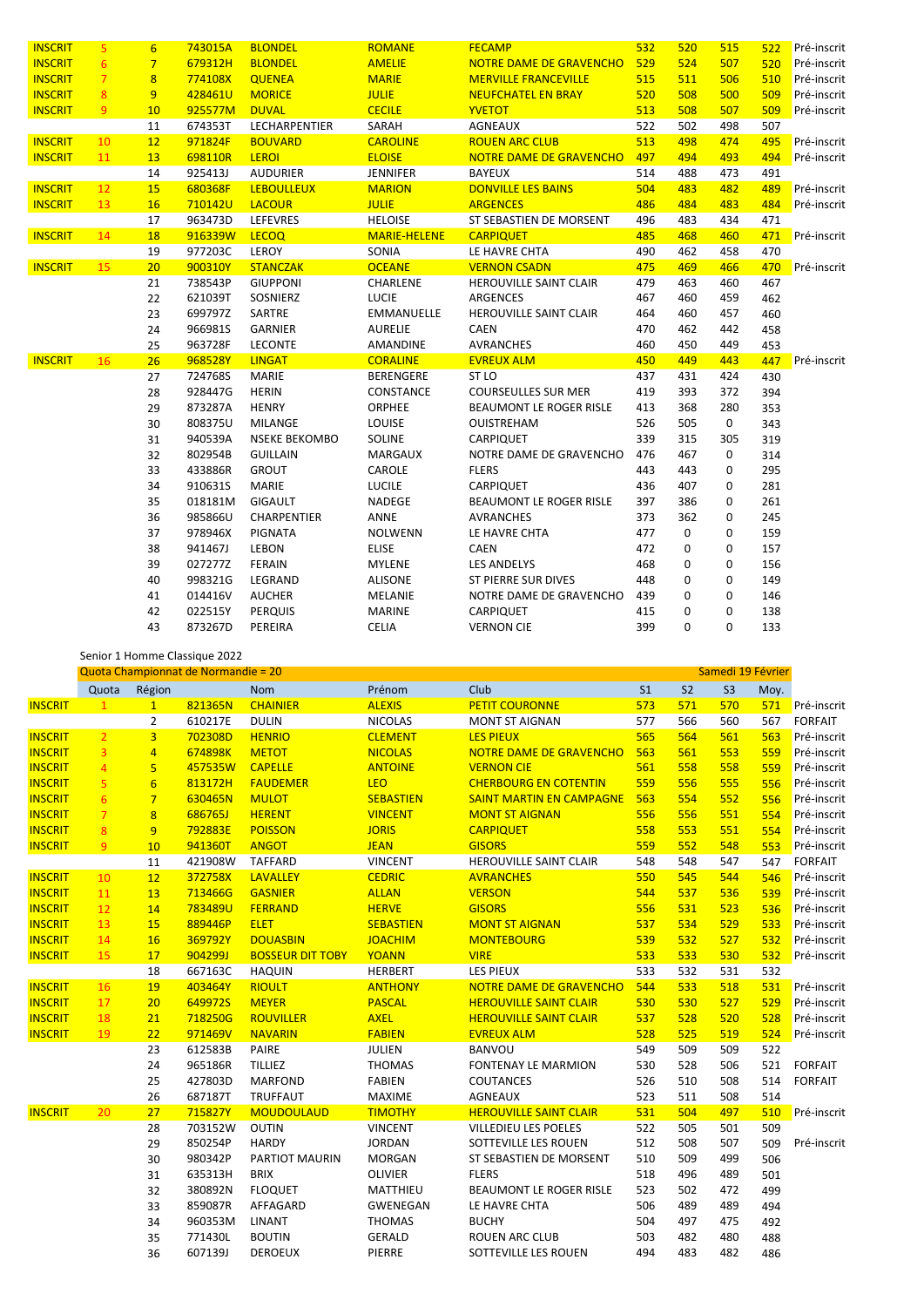| 37 | 766684C | AUGER               | LILIAN           | SAINT VALERY EN CAUX    | 502 | 478 | 478 | 486 |             |
|----|---------|---------------------|------------------|-------------------------|-----|-----|-----|-----|-------------|
| 38 | 907516F | CROZATIER           | AURELIEN         | HEROUVILLE SAINT CLAIR  | 489 | 484 | 482 | 485 |             |
| 39 | 874210D | LIMARE              | JEREMY           | LE HAVRE CHTA           | 498 | 479 | 471 | 482 |             |
| 40 | 687933D | <b>BOISAUBERT</b>   | ARNAUD           | YERVILLE                | 480 | 477 | 475 | 477 |             |
| 41 | 878079J | LEPESANT            | MATHIEU          | CARPIQUET               | 479 | 472 | 471 | 474 |             |
| 42 | 840389S | SOREL               | <b>GAETAN</b>    | <b>COUTANCES</b>        | 487 | 475 | 452 | 471 |             |
| 43 | 967429D | <b>JOURDAN</b>      | <b>BENJAMIN</b>  | <b>AVRANCHES</b>        | 487 | 469 | 450 | 468 |             |
| 44 | 884477N | MALANDAIN           | <b>ANTOINE</b>   | LE HAVRE CHTA           | 457 | 449 | 441 | 449 |             |
| 45 | 824576D | <b>COTINIAUX</b>    | AURELIEN         | DONVILLE LES BAINS      | 466 | 439 | 437 | 447 |             |
| 46 | 997704L | REY                 | <b>JEREMY</b>    | LISIEUX                 | 455 | 437 | 428 | 440 |             |
| 47 | 691779J | COZIAN              | <b>GAUTIER</b>   | MORTAGNE AU PERCHE      | 471 | 470 | 378 | 439 |             |
| 48 | 745693L | <b>BAUSSIER</b>     | LEO              | <b>EVREUX ST MICHEL</b> | 465 | 463 | 379 | 435 |             |
| 49 | 017071F | <b>MORENO REYES</b> | CRISTIAN         | ARGENTAN                | 441 | 438 | 414 | 431 |             |
| 50 | 980048V | MARCHANDISE         | <b>BENOIT</b>    | DONVILLE LES BAINS      | 388 | 384 | 375 | 382 |             |
| 51 | 007315B | LECACHEUR OUBLIN    | <b>FLORIAN</b>   | ARGENCES                | 408 | 354 | 354 | 372 |             |
| 52 | 353654G | LEGER               | VALENTIN         | LES PIEUX               | 559 | 528 | 0   | 362 |             |
| 53 | 883518W | SALLES              | <b>MICKAEL</b>   | ARGENTAN                | 391 | 346 | 337 | 358 |             |
| 54 | 654920V | MARTEL              | JULIEN           | THUIT SIGNOL            | 515 | 504 | 0   | 339 |             |
| 55 | 766230J | SAUR                | <b>TIMOTHEE</b>  | YERVILLE                | 500 | 475 | 0   | 325 |             |
| 56 | 609706Z | <b>LECOLLEY</b>     | JULIEN           | <b>MONT ST AIGNAN</b>   | 489 | 449 | 0   | 312 | Pré-inscrit |
| 57 | 880057J | LORENCE             | JULIEN           | <b>VERSON</b>           | 480 | 447 | 0   | 309 |             |
| 58 | 021299B | <b>DROUET</b>       | MAXIME           | <b>SEES</b>             | 450 | 407 | 0   | 285 |             |
| 59 | 610423D | LE MOAL             | PIERRE           | <b>EPOUVILLE</b>        | 430 | 427 | 0   | 285 |             |
| 60 | 952708C | <b>LIMON</b>        | MATTHIEU         | OFFRANVILLE             | 434 | 405 | 0   | 279 |             |
| 61 | 999270N | <b>DEWILDER</b>     | JOSÉ             | COUTANCES               | 434 | 373 | 0   | 269 |             |
| 62 | 962303G | SUSZKA              | ALEXANDRE        | <b>GRAND QUEVILLY</b>   | 445 | 203 | 0   | 216 |             |
| 63 | 458559J | FESSARD             | <b>MICKAEL</b>   | PETIT COURONNE          | 533 | 0   | 0   | 177 |             |
| 64 | 756466W | RIVOALLAN           | <b>BENOIT</b>    | ST ROMAIN DE COLBOSC    | 521 | 0   | 0   | 173 |             |
| 65 | 877810S | <b>LEPONT</b>       | <b>PAULIN</b>    | <b>FECAMP</b>           | 508 | 0   | 0   | 169 |             |
| 66 | 715761B | <b>ANTOINE</b>      | <b>THOMAS</b>    | <b>MONTEBOURG</b>       | 499 | 0   | 0   | 166 |             |
| 67 | 684381T | <b>LION</b>         | <b>CORENTIN</b>  | <b>AVRANCHES</b>        | 492 | 0   | 0   | 164 |             |
| 68 | 780430U | <b>HOUALET</b>      | <b>VICTORIEN</b> | MORTAGNE AU PERCHE      | 479 | 0   | 0   | 159 |             |
| 69 | 597671T | <b>JOUAN</b>        | ADRIEN           | FONTENAY LE MARMION     | 477 | 0   | 0   | 159 |             |
| 70 | 700697C | <b>HAMARD</b>       | <b>ANTHONY</b>   | <b>BANVOU</b>           | 461 | 0   | 0   | 153 |             |
| 71 | 694725L | <b>PERRIER</b>      | AYMERIC          | PLATEAU EST             | 448 | 0   | 0   | 149 |             |
| 72 | 969626S | VALOGNES            | <b>GEOFFREY</b>  | <b>SEES</b>             | 444 | 0   | 0   | 148 |             |
| 73 | 817148E | LE HENAFF           | <b>AURELIEN</b>  | <b>BREHAL</b>           | 443 | 0   | 0   | 147 |             |
| 74 | 782210D | <b>GRAVELAIS</b>    | JEREMY           | <b>GRAND QUEVILLY</b>   | 441 | 0   | 0   | 147 |             |
| 75 | 035258Z | <b>PICOT</b>        | MANUEL           | <b>CONDE SUR VIRE</b>   | 437 | 0   | 0   | 145 |             |
| 76 | 425909V | <b>SIROT</b>        | <b>FLORENT</b>   | <b>VERSON</b>           | 433 | 0   | 0   | 144 |             |
| 77 | 967660E | <b>DUCHATELET</b>   | JULIEN           | <b>GISORS</b>           | 425 | 0   | 0   | 141 |             |
| 78 | 031119A | DELAVALLEE          | ROMUALD          | <b>VERSON</b>           | 411 | 0   | 0   | 137 |             |
| 79 | 796502N | LEMAITRE            | <b>VINCENT</b>   | COUTANCES               | 387 | 0   | 0   | 129 |             |
| 80 | 011587V | <b>BERTRAND</b>     | <b>NICOLAS</b>   | <b>VERNON CIE</b>       | 321 | 0   | 0   | 107 |             |
| 81 | 023631L | <b>FARCY</b>        | <b>MANUEL</b>    | <b>VERNON CIE</b>       | 229 | 0   | 0   | 76  |             |
|    |         |                     |                  |                         |     |     |     |     |             |

## Senior 2 Femme Classique 2022

|                | Quota Championnat de Normandie = 25 |                 |         |                        |                   |                                |                |                | Dimanche 20 Février |      |                |  |  |
|----------------|-------------------------------------|-----------------|---------|------------------------|-------------------|--------------------------------|----------------|----------------|---------------------|------|----------------|--|--|
|                | Quota                               | Région          |         | <b>Nom</b>             | Prénom            | Club                           | S <sub>1</sub> | S <sub>2</sub> | S <sub>3</sub>      | Moy. |                |  |  |
| <b>INSCRIT</b> | 1                                   | $1-CR$          | 277764T | <b>FOUACE-PEOUX</b>    | <b>ALEXANDRA</b>  | <b>CHERBOURG EN COTENTIN</b>   | 559            | 541            | 540                 | 546  | Pré-inscrit    |  |  |
| <b>INSCRIT</b> | $\overline{2}$                      | 2 <sup>1</sup>  | 796838D | LAINE                  | <b>SYLVIE</b>     | <b>GRAND COURONNE</b>          | 537            | 530            | 521                 | 529  | Pré-inscrit    |  |  |
| <b>INSCRIT</b> | $\overline{3}$                      | $\overline{3}$  | 904495X | <b>JACQUETTE</b>       | <b>MARYSE</b>     | <b>FLERS</b>                   | 529            | 518            | 517                 | 521  | Pré-inscrit    |  |  |
| <b>INSCRIT</b> | $\overline{4}$                      | $\overline{4}$  | 960088Z | <b>LECLERC</b>         | <b>BERANGERE</b>  | <b>LISIEUX</b>                 | 527            | 517            | 516                 | 520  | Pré-inscrit    |  |  |
| <b>INSCRIT</b> | 5 <sup>1</sup>                      | 5 <sup>1</sup>  | 895425N | <b>GEST</b>            | <b>SANDRINE</b>   | <b>PONT ST PIERRE</b>          | 534            | 506            | 504                 | 514  | Pré-inscrit    |  |  |
| <b>INSCRIT</b> | 6                                   | $6\overline{6}$ | 691579S | <b>MAHIEU</b>          | <b>OLIVIA</b>     | <b>ALENCON ADD</b>             | 518            | 506            | 505                 | 509  | Pré-inscrit    |  |  |
| <b>INSCRIT</b> | $7\overline{ }$                     | $7\overline{ }$ | 754286B | <b>SPITZA</b>          | <b>CHARLENE</b>   | <b>OUISTREHAM</b>              | 517            | 507            | 499                 | 507  | Pré-inscrit    |  |  |
| <b>INSCRIT</b> | 8                                   | 8               | 754738T | <b>LAURENCE</b>        | <b>SYLVIANE</b>   | <b>FONTENAY LE MARMION</b>     | 513            | 508            | 499                 | 506  | Pré-inscrit    |  |  |
| <b>INSCRIT</b> | 9                                   | 9               | 919406E | <b>LAJOIE</b>          | <b>SABRINA</b>    | <b>VILLERS SUR MER</b>         | 511            | 511            | 498                 | 506  | Pré-inscrit    |  |  |
| <b>INSCRIT</b> | 10                                  | 10              | 792975E | <b>LERIBAULT</b>       | <b>SANDRINE</b>   | <b>AGNEAUX</b>                 | 508            | 500            | 495                 | 501  | Pré-inscrit    |  |  |
| <b>INSCRIT</b> | 11                                  | 11              | 952909W | <b>HORCHOLLE</b>       | <b>SEVERINE</b>   | <b>PAVILLY</b>                 | 503            | 502            | 492                 | 499  | Pré-inscrit    |  |  |
| <b>INSCRIT</b> | 12                                  | 12              | 924964W | <b>JASMIN</b>          | <b>ISABELLE</b>   | <b>EVREUX ST MICHEL</b>        | 507            | 493            | 490                 | 496  | Pré-inscrit    |  |  |
| <b>INSCRIT</b> | 13                                  | 13              | 847166H | <b>LOYEZ</b>           | <b>CHANTAL</b>    | <b>ROUEN ARC CLUB</b>          | 501            | 490            | 488                 | 493  | Pré-inscrit    |  |  |
| <b>INSCRIT</b> | 14                                  | 14              | 004541L | <b>CARRANO</b>         | <b>VALERIE</b>    | <b>THURY HARCOURT</b>          | 497            | 485            | 480                 | 487  | Pré-inscrit    |  |  |
| <b>INSCRIT</b> | 15                                  | 15              | 986665M | <b>GRAINDOR-GOMONT</b> | <b>CAROLINE</b>   | NOTRE DAME DE GRAVENCHO        | 494            | 485            | 483                 | 487  | Pré-inscrit    |  |  |
| <b>INSCRIT</b> | 16                                  | 16              | 931214P | <b>POISSON</b>         | <b>NATHALIE</b>   | <b>CARPIQUET</b>               | 488            | 487            | 486                 | 487  | Pré-inscrit    |  |  |
| <b>INSCRIT</b> | 17                                  | 17              | 733378A | <b>VARIN</b>           | <b>DANIELLE</b>   | <b>DONVILLE LES BAINS</b>      | 493            | 491            | 472                 | 485  | Pré-inscrit    |  |  |
| <b>INSCRIT</b> | 18                                  | 18              | 810867C | <b>DUTEURTRE</b>       | <b>CHRISTELLE</b> | <b>BEAUMONT LE ROGER RISLE</b> | 490            | 486            | 478                 | 484  | Pré-inscrit    |  |  |
|                |                                     | 19              | 965166U | <b>RIHOUEY</b>         | <b>FLORENCE</b>   | <b>DOUVRES LA DELIVRANDE</b>   | 500            | 477            | 476                 | 484  |                |  |  |
|                |                                     | 20              | 851763E | LOZAY                  | <b>MURIEL</b>     | <b>GRAND QUEVILLY</b>          | 492            | 485            | 474                 | 483  |                |  |  |
| <b>INSCRIT</b> | 19                                  | 21              | 900888B | <b>RENAULT</b>         | <b>CHRISTELLE</b> | <b>PONT ST PIERRE</b>          | 492            | 482            | 468                 | 480  | Pré-inscrit    |  |  |
|                |                                     | 22              | 939472R | <b>BOUREL</b>          | <b>MELANIE</b>    | <b>CONDE SUR VIRE</b>          | 484            | 482            | 469                 | 478  |                |  |  |
|                |                                     | 23              | 854281S | REYNAUD                | <b>LAURENCE</b>   | CARPIQUET                      | 487            | 477            | 465                 | 476  |                |  |  |
| <b>INSCRIT</b> | 20                                  | 24              | 909571P | <b>PAUTREL</b>         | <b>ANNIE</b>      | <b>CARPIQUET</b>               | 487            | 475            | 460                 | 474  | Pré-inscrit    |  |  |
|                |                                     | 25              | 782121G | <b>DUPONT</b>          | MARIE-LAURE       | <b>FALAISE</b>                 | 497            | 464            | 459                 | 473  | <b>FORFAIT</b> |  |  |
| <b>INSCRIT</b> | 21                                  | 26              | 637211W | <b>LAPERT</b>          | <b>SYLVIE</b>     | <b>FECAMP</b>                  | 484            | 480            | 447                 | 470  | Pré-Inscrit    |  |  |
| <b>INSCRIT</b> | 22                                  | 27              | 694847U | <b>BEUVE</b>           | <b>SOLVEIG</b>    | <b>ARGENCES</b>                | 473            | 472            | 464                 | 469  | Pré-inscrit    |  |  |
| <b>INSCRIT</b> | 23                                  | 28              | 994147V | <b>TOURNACHE</b>       | <b>ELODIE</b>     | <b>TOURVILLE LA RIVIERE</b>    | 487            | 461            | 458                 | 468  | Pré-Inscrit    |  |  |
|                |                                     | 29              | 946465S | <b>BESNARD</b>         | NELLY             | <b>BEAUMONT LE ROGER RISLE</b> | 479            | 467            | 427                 | 457  |                |  |  |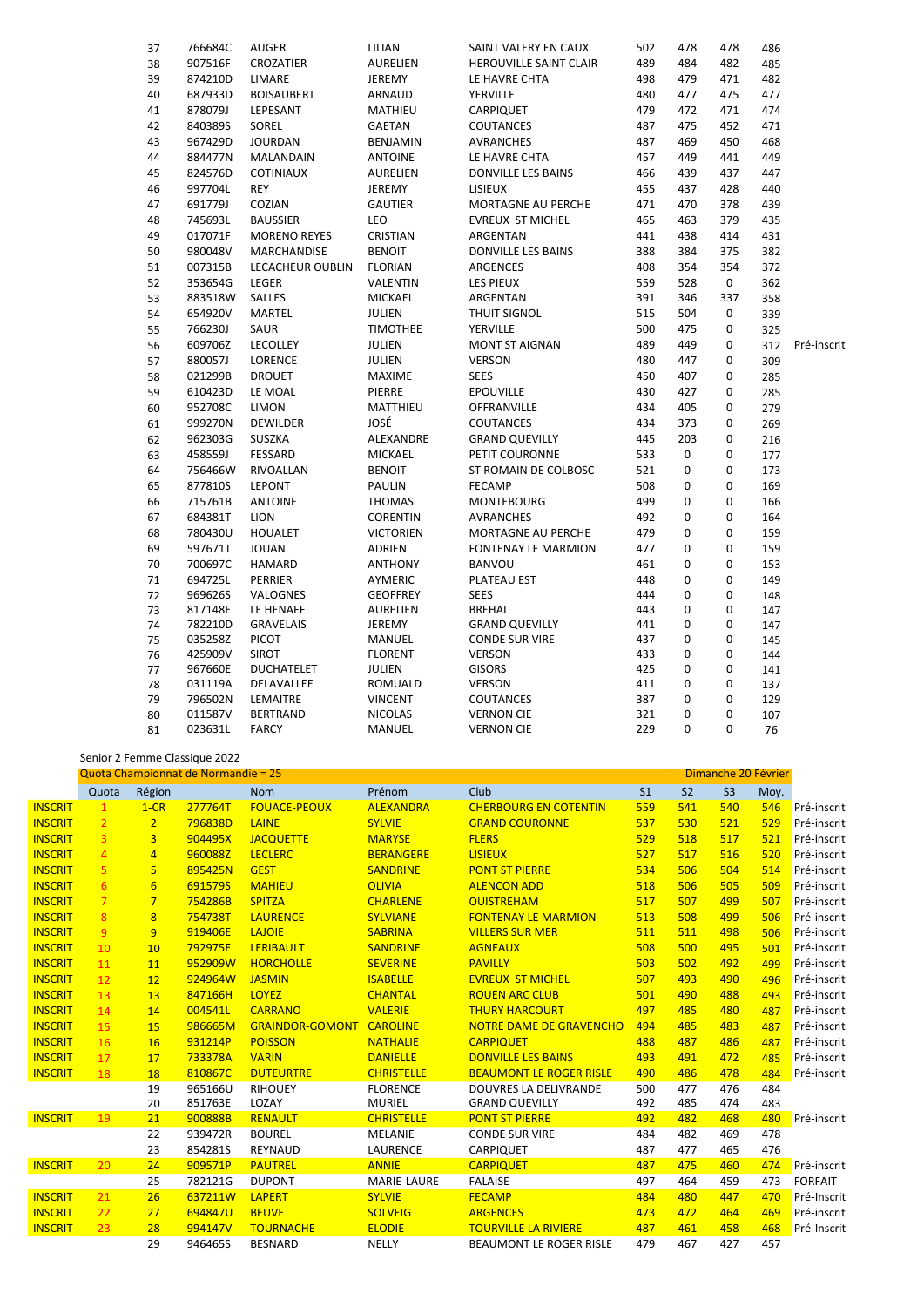| 24 | 30 | 791033U        | <b>LACOUR</b>         | <b>SONIA</b>      | <b>ARGENCES</b>              | 458                  | 450         | 447             | 451         | Pré-inscrit    |
|----|----|----------------|-----------------------|-------------------|------------------------------|----------------------|-------------|-----------------|-------------|----------------|
|    | 31 | 888507U        | <b>TIREL</b>          | AGNES             | AGNEAUX                      | 463                  | 453         | 437             | 451         | <b>FORFAIT</b> |
|    | 32 | 948752C        | LE CAM                | <b>NATHALIE</b>   | ST AUBIN LES ELBEUF          | 465                  | 454         | 416             | 445         |                |
|    | 33 | 009582R        | SAUSSEY               | <b>AURELIE</b>    | <b>BAYEUX</b>                | 455                  | 446         | 430             | 443         |                |
|    | 34 | 890015H        | <b>SALLES</b>         | <b>CELINE</b>     | <b>FONTENAY LE MARMION</b>   | 450                  | 448         | 433             | 443         |                |
|    | 35 | 966117C        | <b>LEPORCQ</b>        | <b>CECILE</b>     | <b>LES PIEUX</b>             | 461                  | 440         | 428             | 443         |                |
| 25 | 36 | 788790F        | <b>TURCK</b>          | <b>NATHALIE</b>   | <b>AVRANCHES</b>             | 466                  | 428         | 425             | 439         | Pré-inscrit    |
|    | 37 | 747969K        | LE CALVEZ-BESNARD     | <b>KATIA</b>      | <b>COURSEULLES SUR MER</b>   | 468                  | 424         | 417             | 436         |                |
|    | 38 | 933388C        | <b>JUGAN</b>          | VERONIQUE         | <b>MONTEBOURG</b>            | 448                  | 432         | 429             | 436         |                |
|    | 39 | 991246S        | AMIRAULT              | NATHALIE          | THUIT SIGNOL                 | 436                  | 432         | 431             | 433         |                |
|    | 40 | 967104A        | <b>GALLIEN</b>        | CHARLOTTE         | <b>CHERBOURG EN COTENTIN</b> | 456                  | 416         | 411             | 427         |                |
|    | 41 | 975131A        | <b>OBLIGIS</b>        | SANDRINE          | AGNEAUX                      | 438                  | 424         | 417             | 426         |                |
|    | 42 | 001437M        | LENORMAND             | <b>ESTELLE</b>    | CARPIQUET                    | 430                  | 423         | 423             | 425         |                |
|    | 43 | 997741B        | <b>MOREL</b>          | LAURENCE          | <b>LES PIEUX</b>             | 446                  | 421         | 391             | 419         |                |
|    | 44 | 834498N        | <b>GUILBERT</b>       | <b>CELINE</b>     | <b>BERNAY</b>                | 420                  | 417         | 415             | 417         |                |
|    | 45 | 939080P        | CLOCHARD              | <b>VIRGINIE</b>   | <b>COURSEULLES SUR MER</b>   | 433                  | 423         | 374             | 410         |                |
|    | 46 | 808233P        | <b>CROIZER</b>        | LAETITIA          | SOTTEVILLE LES ROUEN         | 421                  | 407         | 389             | 405         |                |
|    | 47 | 032879N        | <b>GILLET</b>         | <b>ISABELLE</b>   | <b>BERNAY</b>                | 412                  | 381         | 360             | 384         |                |
|    | 48 | 925740P        | DE CLOEDT             | <b>REGINE</b>     | <b>GISORS</b>                | 382                  | 372         | 364             | 372         |                |
|    | 49 | 927315B        | NICOLAS BRONSARD      | <b>ISABELLE</b>   | <b>VERNON CSADN</b>          | 378                  | 358         | 329             | 355         |                |
|    | 50 | 946563Y        | MADELEINE             | PASCALE           | CARENTAN                     | 356                  | 334         | 325             | 338         |                |
|    | 51 | 874254B        | <b>MOLLE</b>          | <b>FLORE</b>      | <b>GISORS</b>                | 455                  | 435         | 0               | 296         |                |
|    | 52 | 000310M        | REGNAULT              | <b>LYDIE</b>      | CARPIQUET                    | 387                  | 354         | 0               | 247         |                |
|    | 53 | 895312R        | <b>DAVID MAS</b>      | HELENE            | PONT ST PIERRE               | 364                  | 313         | 0               | 225         |                |
|    | 54 | 992522D        | PIGNOL                | <b>NATHALIE</b>   | <b>AVRANCHES</b>             | 327                  | 314         | 0               | 213         |                |
|    |    | 909835B        | <b>ROTROU</b>         | <b>ANNE MARIE</b> | CARPIQUET                    | 320                  |             | 0               | 199         |                |
|    |    | 004651F        | <b>BRIANCHON</b>      | <b>SOPHIE</b>     | <b>EPOUVILLE</b>             |                      |             | 0               | 189         |                |
|    |    |                |                       |                   |                              |                      |             |                 |             |                |
|    | 58 | 019976N        | LEPERLIER             | <b>PATRICIA</b>   | LISIEUX                      | 356                  | 0           | 0               | 118         |                |
|    | 59 | 963220D        | LAISNEY               | <b>ALICE</b>      | <b>AVRANCHES</b>             | 345                  | $\mathbf 0$ | 0               | 115         |                |
|    | 60 | 893243S        | <b>BROCHARD</b>       | SABINE            | <b>COUTANCES</b>             | 344                  | 0           | 0               | 114         |                |
|    | 61 | 014882B        | <b>FERRAND DEBART</b> | JENNY             | <b>GISORS</b>                | 332                  | 0           | 0               | 110         |                |
|    | 62 | 002644Z        | <b>VAUTTIER</b>       | <b>ISABELLE</b>   | <b>VERSON</b>                | 331                  | 0           | 0               | 110         |                |
|    | 63 | 294225K        | <b>DUBOC</b>          | <b>BRIGITTE</b>   | SOTTEVILLE LES ROUEN         | 243                  | 0           | 0               | 81          |                |
|    | 64 | 022755J        | <b>BOCAGE</b>         | <b>KATIA</b>      | <b>BERNAY</b>                | 186                  | 0           | 0               | 62          |                |
|    | 65 | 598229Z        | <b>ROUSSELET</b>      | <b>ELISABETH</b>  | <b>CAEN</b>                  | 180                  | 0           | 0               | 60          |                |
|    |    | 55<br>56<br>57 | 966407T               | <b>GUIOT</b>      | <b>KATIA</b>                 | <b>ASPTT ALENCON</b> | 316<br>357  | 277<br>253<br>0 | $\mathbf 0$ | 119            |

Senior 2 Homme Classique 2022

|                |                 |                 | Quota Championnat de Normandie = 44 |                    | Dimanche 20 Février |                                |                |                |                |      |                |
|----------------|-----------------|-----------------|-------------------------------------|--------------------|---------------------|--------------------------------|----------------|----------------|----------------|------|----------------|
|                | Quota           | Région          |                                     | <b>Nom</b>         | Prénom              | Club                           | S <sub>1</sub> | S <sub>2</sub> | S <sub>3</sub> | Moy. |                |
| <b>INSCRIT</b> | $\mathbf{1}$    | $\mathbf{1}$    | 720025L                             | <b>PREVOST</b>     | <b>MICHEL</b>       | <b>BEAUMONT LE ROGER RISLE</b> | 564            | 557            | 549            | 556  | Pré-inscrit    |
| <b>INSCRIT</b> | $\overline{2}$  | 2 <sup>1</sup>  | 342255S                             | <b>DIEP</b>        | <b>CHAN-VANDY</b>   | <b>BEAUMONT LE ROGER RISLE</b> | 560            | 560            | 550            | 556  | Pré-inscrit    |
| <b>INSCRIT</b> | $\overline{3}$  | $3-CR$          | 728865V                             | <b>CHAINIER</b>    | <b>FRANCOIS</b>     | <b>VERNON CIE</b>              | 558            | 550            | 541            | 549  | Pré-inscrit    |
| <b>INSCRIT</b> | $\overline{4}$  | $\overline{4}$  | 619100K                             | <b>BLONDEL</b>     | <b>LAURENT</b>      | <b>FECAMP</b>                  | 555            | 548            | 540            | 547  | Pré-inscrit    |
| <b>INSCRIT</b> | $\overline{5}$  | $\overline{5}$  | 996397R                             | <b>BOURGEOIS</b>   | <b>JEAN MAYEUL</b>  | <b>VERNON CIE</b>              | 550            | 546            | 543            | 546  | Pré-inscrit    |
| <b>INSCRIT</b> | 6               | $6\overline{6}$ | 464064T                             | <b>EDARD</b>       | <b>DOMINIQUE</b>    | <b>DOMFRONT</b>                | 546            | 544            | 543            | 544  | Pré-inscrit    |
|                |                 | $\overline{7}$  | 946468V                             | <b>BESNARD</b>     | <b>JONATHAN</b>     | BEAUMONT LE ROGER RISLE        | 550            | 538            | 536            | 541  |                |
| <b>INSCRIT</b> | $7\overline{ }$ | 8               | 810865A                             | <b>DUTEURTRE</b>   | <b>EMMANUEL</b>     | <b>BEAUMONT LE ROGER RISLE</b> | 550            | 537            | 535            | 540  | Pré-inscrit    |
| <b>INSCRIT</b> | 8               | 9               | 672102W                             | <b>DUREL</b>       | <b>THIERRY</b>      | <b>ST PIERRE SUR DIVES</b>     | 543            | 536            | 532            | 537  | Pré-inscrit    |
| <b>INSCRIT</b> | 9               | 10              | 308805H                             | <b>DUHAMEL</b>     | <b>GREGORY</b>      | <b>EPOUVILLE</b>               | 539            | 534            | 531            | 534  | Pré-inscrit    |
| <b>INSCRIT</b> | 10              | 11              | 330808Z                             | <b>PEOUX</b>       | <b>SILVERE</b>      | <b>CHERBOURG EN COTENTIN</b>   | 543            | 529            | 527            | 533  | Pré-inscrit    |
|                |                 | 12              | 876756W                             | ARCHAMBAUD         | <b>CYRILLE</b>      | <b>LES ANDELYS</b>             | 536            | 528            | 525            | 529  |                |
| <b>INSCRIT</b> | 11              | 13              | 958374L                             | <b>LEROY</b>       | <b>STEPHANE</b>     | LE HAVRE CHTA                  | 536            | 527            | 526            | 529  | Pré-inscrit    |
|                |                 | 14              | 749357U                             | LECARPENTIER       | <b>JACQUES</b>      | <b>MONTEBOURG</b>              | 545            | 526            | 517            | 529  |                |
| <b>INSCRIT</b> | 12              | 15              | 941077K                             | <b>BENOIST</b>     | <b>MARKYANN</b>     | <b>DOUVRES LA DELIVRANDE</b>   | 534            | 529            | 524            | 529  | Pré-inscrit    |
| <b>INSCRIT</b> | 13              | <b>16</b>       | 877809R                             | <b>LEPONT</b>      | <b>FABRICE</b>      | <b>FECAMP</b>                  | 530            | 529            | 528            | 529  | Pré-inscrit    |
|                |                 | 17              | 896043K                             | <b>HERSAN</b>      | <b>CHRISTOPHE</b>   | SAINT MARTIN EN CAMPAGNE       | 546            | 527            | 513            | 528  | <b>FORFAIT</b> |
| <b>INSCRIT</b> | 14              | 18              | 345271V                             | <b>QUEVAL</b>      | <b>SIMON</b>        | <b>PONT ST PIERRE</b>          | 533            | 527            | 524            | 528  | Pré-inscrit    |
| <b>INSCRIT</b> | 15              | 19              | 953859D                             | <b>VAUTIER</b>     | <b>STEVE</b>        | <b>MONTEBOURG</b>              | 530            | 529            | 521            | 526  | Pré-inscrit    |
| <b>INSCRIT</b> | 16              | 20              | 633785X                             | <b>QUEMIN</b>      | <b>SEBASTIEN</b>    | <b>SOTTEVILLE LES ROUEN</b>    | 534            | 524            | 518            | 525  | Pré-inscrit    |
| <b>INSCRIT</b> | 17              | 21              | 9273295                             | <b>ZEDE</b>        | <b>STEPHANE</b>     | <b>VERNON CIE</b>              | 529            | 524            | 523            | 525  | Pré-inscrit    |
| <b>INSCRIT</b> | 18              | 22              | 710769A                             | <b>VALLOIS</b>     | <b>MARC</b>         | <b>PETIT COURONNE</b>          | 524            | 524            | 519            | 522  | Pré-inscrit    |
| <b>INSCRIT</b> | 19              | 23              | 898467V                             | <b>BERTHEREAU</b>  | <b>ANTHONY</b>      | <b>ST ROMAIN DE COLBOSC</b>    | 529            | 522            | 514            | 521  | Pré-inscrit    |
|                |                 | 24              | 811327C                             | <b>ETARD</b>       | <b>CHRISTOPHE</b>   | <b>CAEN</b>                    | 533            | 524            | 506            | 521  |                |
|                |                 | 25              | 756121W                             | <b>COURTI</b>      | <b>FREDERIC</b>     | <b>GISORS</b>                  | 524            | 519            | 518            | 520  |                |
|                |                 | 26              | 383811L                             | LECLERC            | <b>CYRIL</b>        | <b>THUIT SIGNOL</b>            | 539            | 517            | 504            | 520  |                |
| <b>INSCRIT</b> | 20              | 27              | 709285M                             | <b>QUETARD</b>     | <b>EMMANUEL</b>     | <b>OFFRANVILLE</b>             | 525            | 518            | 517            | 520  | Pré-inscrit    |
| <b>INSCRIT</b> | 21              | 28              | 958965D                             | <b>DONY</b>        | <b>FRÉDÉRIC</b>     | <b>ROUEN ARC CLUB</b>          | 523            | 521            | 516            | 520  | Pré-inscrit    |
|                |                 | 29              | 955225N                             | VANDERWEE          | <b>PATRICK</b>      | <b>AUMALE</b>                  | 533            | 514            | 512            | 519  |                |
| <b>INSCRIT</b> | 22              | 30              | 806842C                             | <b>VANISOUVONG</b> | PHONESAVANH         | <b>PONT AUDEMER</b>            | 519            | 519            | 519            | 519  | Pré-inscrit    |
|                |                 | 31              | 877979A                             | PRESTAVOINE        | JEAN-FRANÇOIS       | <b>BANVOU</b>                  | 525            | 515            | 515            | 518  |                |
|                |                 | 32              | 895424M                             | <b>GEST</b>        | THIERRY             | PONT ST PIERRE                 | 521            | 518            | 515            | 518  |                |
| <b>INSCRIT</b> | 23              | 33              | 204206N                             | <b>GRECIET</b>     | <b>GHYSLAIN</b>     | <b>CAEN</b>                    | 524            | 521            | 508            | 517  | Pré-inscrit    |
| <b>INSCRIT</b> | 24              | 34              | 927316C                             | <b>NICOLAS</b>     | <b>CHRISTIAN</b>    | <b>VERNON CIE</b>              | 523            | 520            | 510            | 517  | Pré-inscrit    |
|                |                 | 35              | 366420H                             | ZALETTO            | <b>GUILLAUME</b>    | CARPIQUET                      | 533            | 521            | 496            | 516  | <b>FORFAIT</b> |
| <b>INSCRIT</b> | 25              | 36              | 364762F                             | <b>VAUTIER</b>     | <b>FREDERIC</b>     | <b>AUFFAY</b>                  | 521            | 517            | 511            | 516  | Pré-Inscrit    |
| <b>INSCRIT</b> | 26              | 37              | 933783G                             | <b>GRIPPON</b>     | <b>SYLVAIN</b>      | <b>NOTRE DAME DE GRAVENCHO</b> | 521            | 516            | 512            | 516  | Pré-inscrit    |
|                |                 | 38              | 438581U                             | <b>DUSAUSOY</b>    | LIONEL              | YERVILLE                       | 524            | 513            | 511            | 516  |                |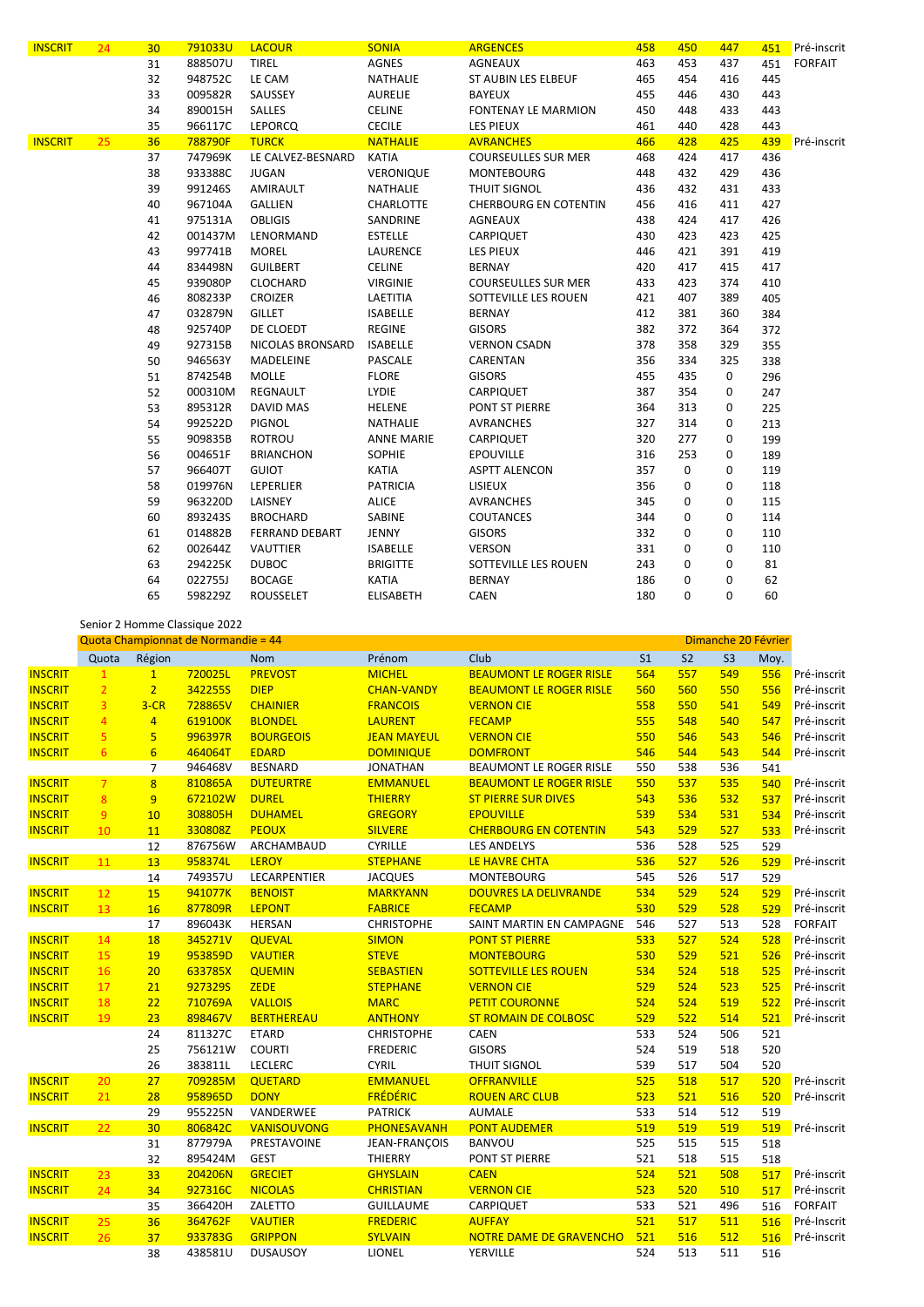|                |                 | 39  | 382847N | <b>BRIERE</b>          | LOIC              | MONT ST AIGNAN                 | 524 | 512 | 512 | 516 |                |
|----------------|-----------------|-----|---------|------------------------|-------------------|--------------------------------|-----|-----|-----|-----|----------------|
|                |                 | 40  | 701655U | <b>GUESDON</b>         | <b>OLIVIER</b>    | <b>CAEN</b>                    | 529 | 509 | 509 | 515 |                |
|                |                 | 41  | 692175P | <b>DERCHE</b>          | <b>STEPHANE</b>   | NEUFCHATEL EN BRAY             | 526 | 514 | 507 | 515 | <b>FORFAIT</b> |
| <b>INSCRIT</b> | 27              | 42  | 202696X | <b>CARRANO</b>         | <b>CHRISTOPHE</b> | <b>THURY HARCOURT</b>          | 529 | 521 | 495 | 515 | Pré-inscrit    |
| <b>INSCRIT</b> | 28              | 43  | 920598A | <b>GOBERON</b>         | <b>FRANCK</b>     | <b>LISIEUX</b>                 | 518 | 517 | 507 | 514 | Pré-inscrit    |
| <b>INSCRIT</b> | 29              | 44  | 815824R | <b>CHANCEREL</b>       | <b>DAVID</b>      | <b>FECAMP</b>                  | 523 | 517 | 501 | 513 | Pré-Inscrit    |
| <b>INSCRIT</b> | 30              | 45  | 798075Y | <b>LECOCQ</b>          | <b>FABRICE</b>    | <b>ST LO</b>                   | 524 | 509 | 507 | 513 | Pré-inscrit    |
|                |                 |     |         |                        |                   |                                |     |     |     |     |                |
|                |                 | 46  | 002761B | <b>BONENFANT</b>       | THIERRY           | <b>BRACQUEMONT</b>             | 533 | 508 | 497 | 512 |                |
|                |                 | 47  | 994210N | CALMUS                 | <b>FREDERIC</b>   | <b>VERNON CIE</b>              | 513 | 513 | 512 | 512 | <b>FORFAIT</b> |
| <b>INSCRIT</b> | 31              | 48  | 369277N | <b>EPINETTE</b>        | <b>NICOLAS</b>    | <b>CARPIQUET</b>               | 524 | 512 | 499 | 511 | Pré-inscrit    |
| <b>INSCRIT</b> | 32 <sub>2</sub> | 49  | 765571T | <b>DUPREY</b>          | <b>PASCAL</b>     | <b>ST SEBASTIEN DE MORSENT</b> | 519 | 512 | 501 | 510 | Pré-inscrit    |
|                |                 | 50  | 679619S | <b>GENSER</b>          | LAURENT           | YERVILLE                       | 527 | 505 | 499 | 510 |                |
|                |                 | 51  | 035963R | <b>TURMEL</b>          | <b>ANTHONY</b>    | BEUZEVILLE LA GRENIER          | 519 | 508 | 502 | 509 |                |
| <b>INSCRIT</b> | 33              | 52  | 940818D | <b>LACOLLEY</b>        | <b>FRANCOIS</b>   | <b>CARPIQUET</b>               | 516 | 508 | 505 | 509 | Pré-inscrit    |
|                |                 | 53  | 749673M | YON                    | STEPHANE          | AGNEAUX                        | 514 | 506 | 506 | 508 |                |
|                |                 |     |         |                        |                   |                                |     |     |     |     |                |
|                |                 | 54  | 767495J | <b>PIGNE</b>           | <b>CYRIL</b>      | NEUFCHATEL EN BRAY             | 519 | 503 | 500 | 507 | <b>FORFAIT</b> |
|                |                 | 55  | 798793D | <b>CLOUARD</b>         | <b>OLIVIER</b>    | HEROUVILLE SAINT CLAIR         | 512 | 511 | 499 | 507 |                |
| <b>INSCRIT</b> | 34              | 56  | 994222B | <b>GUYLLIERMINETTI</b> | <b>NICOLAS</b>    | <b>VERNON CSADN</b>            | 516 | 507 | 496 | 506 | Pré-Inscrit    |
|                |                 | 57  | 969038C | VIDEGRAIN              | ARNAUD            | <b>CHERBOURG EN COTENTIN</b>   | 510 | 508 | 501 | 506 |                |
| <b>INSCRIT</b> | 35              | 58  | 919386H | <b>ROBERT</b>          | <b>FREDERIC</b>   | <b>EPOUVILLE</b>               | 515 | 508 | 495 | 506 | Pré-inscrit    |
| <b>INSCRIT</b> | 36              | 59  | 960077M | LAIR                   | <b>CLAUDE</b>     | <b>LISIEUX</b>                 | 515 | 507 | 496 | 506 | Pré-inscrit    |
|                |                 | 60  | 963770B | <b>RABET</b>           | <b>CYRIL</b>      | <b>GISORS</b>                  | 509 | 507 | 501 | 505 |                |
| <b>INSCRIT</b> | 37              | 61  | 674697S | <b>TURCK</b>           | <b>ALAIN</b>      | <b>AVRANCHES</b>               | 513 | 502 | 501 | 505 | Pré-inscrit    |
|                |                 |     |         |                        |                   |                                |     |     |     |     |                |
|                |                 | 62  | 965061E | <b>VANDER CRUYSSEN</b> | <b>THOMAS</b>     | <b>BAYEUX</b>                  | 524 | 520 | 466 | 503 |                |
| <b>INSCRIT</b> | 38              | 63  | 855537G | <b>DUPUIS</b>          | <b>DAVID</b>      | <b>OFFRANVILLE</b>             | 521 | 496 | 490 | 502 | Pré-inscrit    |
|                |                 | 64  | 861508X | <b>AUGUE</b>           | PASCAL            | CARPIQUET                      | 511 | 498 | 498 | 502 |                |
| <b>INSCRIT</b> | 39              | 65  | 690665Y | <b>SAVALLE</b>         | <b>SEBASTIEN</b>  | <b>EPOUVILLE</b>               | 512 | 508 | 485 | 501 | Pré-Inscrit    |
|                |                 | 66  | 966119E | <b>LEPORCQ</b>         | <b>NICOLAS</b>    | <b>LES PIEUX</b>               | 512 | 504 | 489 | 501 |                |
|                |                 | 67  | 969180G | <b>BITU</b>            | JEAN-FRANCOIS     | VILLEDIEU LES POELES           | 507 | 504 | 494 | 501 |                |
|                |                 | 68  | 955902Z | <b>MOREL</b>           | AURELIEN          | <b>LES PIEUX</b>               | 506 | 502 | 497 | 501 |                |
|                |                 |     | 900009W | <b>RICHARD</b>         |                   | <b>FALAISE</b>                 | 527 | 491 | 485 |     | Pré-inscrit    |
| <b>INSCRIT</b> | 40              | 69  |         |                        | <b>MICKAEL</b>    |                                |     |     |     | 501 |                |
| <b>INSCRIT</b> | 41              | 70  | 783882W | <b>LICHTY</b>          | <b>FREDERIK</b>   | <b>NEUFCHATEL EN BRAY</b>      | 508 | 499 | 493 | 500 | Pré-inscrit    |
|                |                 | 71  | 722484J | LECOUVREUR             | <b>FREDERIC</b>   | BEUZEVILLE LA GRENIER          | 507 | 499 | 494 | 500 |                |
| <b>INSCRIT</b> | 42              | 72  | 884246M | <b>FROGE</b>           | <b>YANNICK</b>    | <b>ST AUBIN LES ELBEUF</b>     | 506 | 502 | 492 | 500 | Pré-inscrit    |
|                |                 | 73  | 716728C | <b>COPIN</b>           | ERIC              | <b>ALENCON ADD</b>             | 514 | 493 | 491 | 499 |                |
|                |                 | 74  | 703826D | LAURENT                | ERIC              | <b>BAYEUX</b>                  | 512 | 492 | 491 | 498 |                |
|                |                 | 75  | 692484A | <b>HEROUT</b>          | EMMANUEL          | OFFRANVILLE                    | 512 | 500 | 482 | 498 |                |
|                |                 | 76  | 932170D | <b>HERIN</b>           | <b>CHRISTOPHE</b> | <b>COURSEULLES SUR MER</b>     | 504 | 499 | 485 | 496 |                |
|                |                 |     |         |                        |                   |                                |     |     |     |     |                |
|                |                 | 77  | 939029J | <b>FOLLET</b>          | <b>FABIEN</b>     | ST AUBIN LES ELBEUF            | 496 | 493 | 492 | 493 |                |
|                |                 | 78  | 919514X | VARNIERE               | <b>GUILLAUME</b>  | ST ROMAIN DE COLBOSC           | 500 | 493 | 487 | 493 |                |
| <b>INSCRIT</b> | 43              | 79  | 895815M | <b>QUEILLE</b>         | <b>JEAN LUC</b>   | <b>COURSEULLES SUR MER</b>     | 500 | 492 | 488 | 493 | Pré-inscrit    |
|                |                 | 80  | 799709Z | <b>GILLES</b>          | <b>PHILIPPE</b>   | <b>VILLERS SUR MER</b>         | 495 | 492 | 489 | 492 |                |
|                |                 | 81  | 726105V | <b>TABURET</b>         | <b>REGIS</b>      | HEROUVILLE SAINT CLAIR         | 497 | 489 | 477 | 487 |                |
|                |                 | 82  | 850981E | PROD'HOMME             | <b>ERIC</b>       | ARGENTAN                       | 492 | 488 | 483 | 487 |                |
|                |                 | 83  | 791828H | LELOROUX               | <b>JEROME</b>     | CARENTAN                       | 496 | 488 | 476 | 486 |                |
|                |                 |     | 957648X | PAILLEUX               | MICHAEL           | HEROUVILLE SAINT CLAIR         | 495 | 477 | 475 |     |                |
|                |                 | 84  |         |                        |                   |                                |     |     |     | 482 |                |
|                |                 | 85  | 976619T | <b>BRASSEUR</b>        | PHILIPPE-JEAN     | MONT ST AIGNAN                 | 493 | 477 | 476 | 482 | FORFAIT        |
|                |                 | 86  | 674274G | CABOT                  | <b>ANTOINE</b>    | PETIT COURONNE                 | 487 | 481 | 478 | 482 |                |
|                |                 | 87  | 239129Y | CANOVAS                | DENIS             | <b>CHERBOURG EN COTENTIN</b>   | 492 | 480 | 471 | 481 |                |
|                |                 | 88  | 914836M | CAPDEVILA              | PHILIPPE          | OUISTREHAM                     | 477 | 477 | 471 | 475 |                |
|                |                 | 89  | 924406P | <b>NOUVEL</b>          | <b>STEPHANE</b>   | <b>BUCHY</b>                   | 479 | 476 | 467 | 474 |                |
|                |                 | 90  | 818938A | PELLEN                 | RENAUD            | VILLEDIEU LES POELES           | 479 | 472 | 456 | 469 |                |
|                |                 | 91  | 958725T | MACRE                  | STEPHANE          | DONVILLE LES BAINS             | 484 | 466 | 453 | 467 |                |
|                |                 |     |         |                        |                   |                                |     |     |     |     |                |
|                |                 | 92  | 950522B | LOISEAU                | NATHANAEL         | FONTENAY LE MARMION            | 471 | 466 | 460 | 465 |                |
|                |                 | 93  | 986765W | <b>LACROIX</b>         | <b>CHRISTOPHE</b> | PLATEAU EST                    | 475 | 471 | 435 | 460 |                |
|                |                 | 94  | 875780K | DA SILVA               | <b>DOMINIQUE</b>  | BEUZEVILLE LA GRENIER          | 471 | 460 | 448 | 459 |                |
|                |                 | 95  | 926874X | GOSSELIN               | <b>JEROME</b>     | LISIEUX                        | 464 | 457 | 452 | 457 |                |
|                |                 | 96  | 865210W | LE GOFF                | <b>DIDIER</b>     | EVREUX ALM                     | 487 | 480 | 401 | 456 |                |
|                |                 | 97  | 865458R | SARTRE                 | DAVID             | HEROUVILLE SAINT CLAIR         | 457 | 456 | 453 | 455 |                |
|                |                 | 98  | 946562X | MADELEINE              | PASCAL            | CARENTAN                       | 470 | 460 | 435 | 455 |                |
|                |                 | 99  | 925410F | <b>BARAN</b>           | <b>GIANNI</b>     | SAINT MARTIN EN CAMPAGNE       | 499 | 459 | 399 | 452 |                |
|                |                 | 100 |         |                        |                   |                                |     |     | 451 |     |                |
|                |                 |     | 941395F | GUILLON                | RAYMOND           | <b>GISORS</b>                  | 454 | 452 |     | 452 |                |
|                |                 | 101 | 971825G | ROUSSEAU               | STEPHANE          | ROUEN ARC CLUB                 | 459 | 448 | 438 | 448 |                |
|                |                 | 102 | 033589K | MERLEVEDE              | YVES              | NOTRE DAME DE GRAVENCHO        | 474 | 434 | 425 | 444 |                |
|                |                 | 103 | 937710A | FERRY                  | OLIVIER           | <b>EPOUVILLE</b>               | 477 | 427 | 426 | 443 |                |
| <b>INSCRIT</b> | 44              | 104 | 977037X | <b>POLLET</b>          | <b>STEPHANE</b>   | NOTRE DAME DE GRAVENCHO        | 465 | 432 | 423 | 440 | Pré-Inscrit    |
|                |                 | 105 | 845836M | <b>TOPCZYNSKI</b>      | PASCAL            | <b>GISORS</b>                  | 450 | 445 | 423 | 439 |                |
|                |                 | 106 | 701634W | ANNE                   | <b>CYRIL</b>      | <b>BAYEUX</b>                  | 458 | 455 | 389 | 434 |                |
|                |                 | 107 | 979907S | LE HENAFF              | GWENAEL           | <b>BREHAL</b>                  | 459 | 426 | 410 | 431 |                |
|                |                 | 108 | 870205A | <b>AUBOURG</b>         | PASCAL            | <b>EPOUVILLE</b>               | 450 | 425 | 415 | 430 |                |
|                |                 |     |         |                        |                   |                                |     |     |     |     |                |
|                |                 | 109 | 429954S | <b>COLLETTE</b>        | <b>ALEXIS</b>     | DONVILLE LES BAINS             | 444 | 425 | 418 | 429 |                |
|                |                 | 110 | 001309Y | <b>BOURQUIN</b>        | RICHARD           | LISIEUX                        | 462 | 440 | 366 | 422 |                |
|                |                 | 111 | 022496C | DENIZE                 | <b>VINCENT</b>    | CARPIQUET                      | 426 | 421 | 416 | 421 |                |
|                |                 | 112 | 988709J | LENORMAND              | EMMANUEL          | CARPIQUET                      | 437 | 420 | 394 | 417 |                |
|                |                 | 113 | 0045235 | <b>LECONTE</b>         | <b>FREDERIC</b>   | CAEN                           | 430 | 420 | 396 | 415 |                |
|                |                 | 114 | 984761T | <b>LEPOULTIER</b>      | PASCAL            | ARGENCES                       | 438 | 415 | 389 | 414 |                |
|                |                 | 115 | 597078Y | <b>TATON</b>           | JEAN MARC         | ROUEN ARC CLUB                 | 454 | 446 | 338 | 412 |                |
|                |                 |     |         |                        | MAXIME            | PETIT COURONNE                 | 429 | 417 | 366 | 404 |                |
|                |                 | 116 | 910100P | <b>LELIEVRE</b>        |                   |                                |     |     |     |     |                |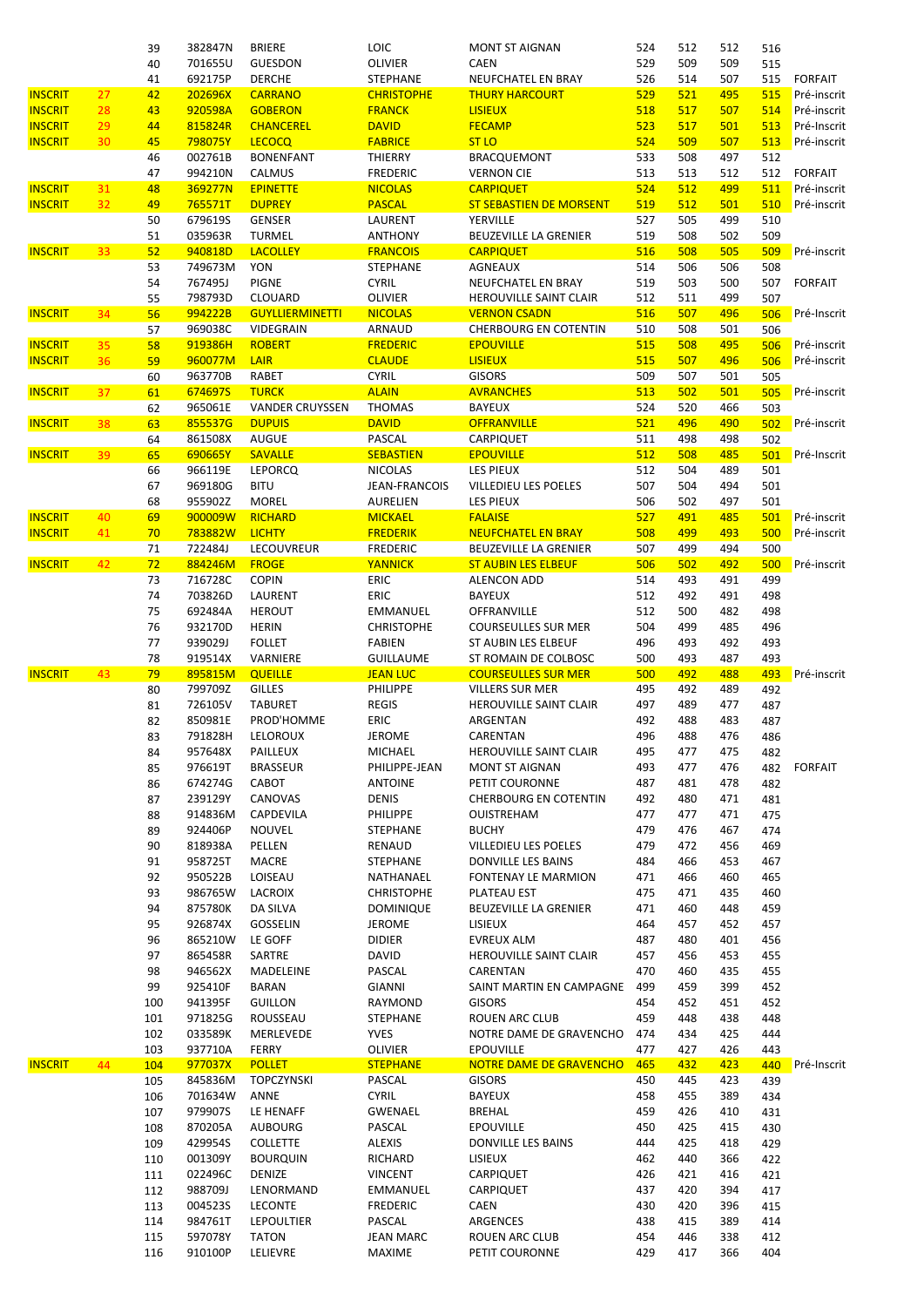| 117 | 967761P | <b>GAVIGNET</b>                  | <b>NOEL</b>       | LISIEUX                                    | 406        | 373 | 366       | 381 |
|-----|---------|----------------------------------|-------------------|--------------------------------------------|------------|-----|-----------|-----|
| 118 | 851805A | LE ROY                           | <b>OLIVIER</b>    | CARPIQUET                                  | 382        | 377 | 341       | 366 |
| 119 | 998027M | VARRON                           | <b>CYRIL</b>      | <b>CAEN</b>                                | 386        | 345 | 317       | 349 |
| 120 | 914844W | <b>FLEURY</b>                    | <b>DIMITRI</b>    | CARPIQUET                                  | 523        | 511 | 0         | 344 |
| 121 | 932127G | <b>DOUGUEDROIT</b>               | ARNAUD            | LES ANDELYS                                | 516        | 491 | 0         | 335 |
| 122 | 006523R | <b>GUERIN</b>                    | ETIENNE           | <b>GISORS</b>                              | 361        | 354 | 281       | 332 |
| 123 | 708089M | <b>VALLIN</b>                    | <b>BRUNO</b>      | <b>EPOUVILLE</b>                           | 491        | 477 | 0         | 322 |
| 124 | 876867S | <b>HANRIOT</b>                   | <b>REGIS</b>      | <b>LES ANDELYS</b>                         | 488        | 480 | 0         | 322 |
| 125 | 677012H | <b>GROSSIER</b>                  | <b>FRANCOIS</b>   | <b>VIEUX ROUEN SUR BRESLE</b>              | 483        | 482 | 0         | 321 |
| 126 | 410412A | <b>JOURDAN</b>                   | OLIVIER           | LISIEUX                                    | 482        | 481 | 0         | 321 |
| 127 | 676375R | QUIBEL                           | <b>BRUNO</b>      | OFFRANVILLE                                | 479        | 468 | 0         | 315 |
| 128 | 929094K | SOULAS                           | <b>BERTRAND</b>   | <b>FECAMP</b>                              | 477        | 468 | 0         | 315 |
| 129 | 722738K | LEGRANCHE                        | <b>FRANCOIS</b>   | CARENTAN                                   | 484        | 452 | 0         | 312 |
| 130 | 969869F | LELERRE                          | STEPHANE          | LES PIEUX                                  | 469        | 444 | 0         | 304 |
| 131 | 903198M | <b>STEEN</b>                     | <b>MICHAEL</b>    | <b>EPOUVILLE</b>                           | 447        | 444 | 0         | 297 |
|     |         |                                  | <b>ERIC</b>       |                                            | 444        | 439 | 0         | 294 |
| 132 | 415926U | SEGUELA                          |                   | COUTANCES                                  |            |     |           |     |
| 133 | 946894H | <b>GUIFFARD</b>                  | <b>NORBERT</b>    | <b>LES PIEUX</b>                           | 443        | 433 | 0         | 292 |
| 134 | 820356S | <b>BUDE</b>                      | THIERRY           | CARENTAN                                   | 448        | 427 | 0         | 291 |
| 135 | 876480W | <b>MOLLE</b>                     | <b>FRANCK</b>     | <b>GISORS</b>                              | 430        | 417 | 0         | 282 |
| 136 | 014703G | <b>BEAURUELLE</b>                | <b>FLORENT</b>    | CARPIQUET                                  | 446        | 396 | 0         | 280 |
| 137 | 287825D | LEGOUPIL                         | YANN              | <b>MONTEBOURG</b>                          | 441        | 384 | 0         | 275 |
| 138 | 997873V | CLARENCE                         | SEBASTIEN         | ST LO                                      | 409        | 403 | 0         | 270 |
| 139 | 746329C | CARMON                           | <b>FREDERIC</b>   | <b>GRAND COURONNE</b>                      | 384        | 378 | 0         | 254 |
| 140 | 033376D | <b>LIOZNER</b>                   | AURELIEN          | <b>MONT ST AIGNAN</b>                      | 371        | 368 | 0         | 246 |
| 141 | 984021N | <b>BAUDRY</b>                    | <b>DAVID</b>      | <b>BAYEUX</b>                              | 405        | 332 | 0         | 245 |
| 142 | 973118M | AMIOT                            | MIKAEL            | <b>AGNEAUX</b>                             | 366        | 339 | 0         | 235 |
| 143 | 020525K | <b>JOLAND</b>                    | ERIC              | <b>BREHAL</b>                              | 361        | 199 | 133       | 231 |
| 144 | 690064V | <b>DUCHESNE</b>                  | <b>CEDRIC</b>     | <b>VERNON CIE</b>                          | 340        | 334 | 0         | 224 |
| 145 | 406959X | <b>DUPIRE</b>                    | <b>DIDIER</b>     | PETIT COURONNE                             | 531        | 0   | 0         | 177 |
| 146 | 992694R | LAMPIN                           | <b>LUDOVIC</b>    | VERNON CIE                                 | 515        | 0   | 0         | 171 |
| 147 | 713285K | <b>BOUET</b>                     | <b>LUDOVIC</b>    | ARGENCES                                   | 515        | 0   | 0         | 171 |
| 148 | 725201M | PEROT                            | <b>OLIVIER</b>    | LUNERAY                                    | 491        | 0   | 0         | 163 |
| 149 | 978506U | <b>GOURRE</b>                    | YOANN             | <b>ALENCON ADD</b>                         | 490        | 0   | 0         | 163 |
| 150 | 637872P | <b>BRECHET</b>                   | THIERRY           | <b>CHERBOURG EN COTENTIN</b>               | 477        | 0   | 0         | 159 |
| 151 | 959350X | <b>LESELLIER</b>                 | LAURENT           | <b>VERSON</b>                              | 471        | 0   | 0         | 157 |
| 152 | 998385B | <b>DESOMBRE</b>                  | <b>FRANCK</b>     | LUNERAY                                    | 470        | 0   | 0         | 156 |
| 153 | 652243K | <b>BADER</b>                     | <b>JURGEN</b>     | AUMALE                                     | 463        | 0   | 0         | 154 |
| 154 | 947808B | LAUNAY                           | <b>FABRICE</b>    | <b>FLERS</b>                               | 460        | 0   | 0         | 153 |
| 155 | 663217N | <b>BOURY</b>                     | <b>MICHEL</b>     | EVREUX ST MICHEL                           | 455        | 0   | 0         | 151 |
| 156 | 664126B | JUGAND                           | <b>GWENDAL</b>    | <b>BERNAY</b>                              | 455        | 0   | 0         | 151 |
| 157 | 033795J | <b>BOURDIAU</b>                  | <b>FREDERIC</b>   | LUNERAY                                    | 444        | 0   | 0         | 148 |
| 158 | 932944V | <b>FORESTIER</b>                 |                   |                                            | 435        | 0   | 0         | 145 |
|     |         |                                  | <b>FRANCK</b>     | LUNERAY                                    |            | 0   |           |     |
| 159 | 260209L | LEHUGEUR                         | <b>DENIS</b>      | <b>FLERS</b><br><b>ST AUBIN LES ELBEUF</b> | 434        |     | 0         | 144 |
| 160 | 936514A | <b>DESERT</b><br><b>DELAHAYE</b> | <b>CHRISTOPHE</b> |                                            | 426<br>425 | 0   | 0         | 142 |
| 161 | 912929P |                                  | DAVID             | OUISTREHAM                                 |            | 0   | 0         | 141 |
| 162 | 920132U | <b>GRENTE</b>                    | SAMUEL            | <b>BAYEUX</b>                              | 422        | 0   | $\pmb{0}$ | 140 |
| 163 | 731931C | DELOZIER                         | THIERRY           | BAYEUX                                     | 420        | 0   | 0         | 140 |
| 164 | 957268J | DAVID                            | <b>GILLES</b>     | AUMALE                                     | 410        | 0   | 0         | 136 |
| 165 | 004278A | THIERRY                          | SEBASTIEN         | GISORS                                     | 409        | 0   | $\pmb{0}$ | 136 |
| 166 | 659274C | CHRETIEN                         | <b>HUGUES</b>     | VILLEDIEU LES POELES                       | 405        | 0   | 0         | 135 |
| 167 | 723359K | LION                             | BENJAMIN          | AVRANCHES                                  | 402        | 0   | 0         | 134 |
| 168 | 919375W | BIEDERMANN                       | <b>PATRICK</b>    | <b>EPOUVILLE</b>                           | 402        | 0   | 0         | 134 |
| 169 | 950674S | GUZMAN                           | CHRISTIAN         | OUISTREHAM                                 | 393        | 0   | 0         | 131 |
| 170 | 984945T | LEMONNIER                        | <b>BRUNO</b>      | BAYEUX                                     | 361        | 0   | 0         | 120 |
| 171 | 023695F | MALET                            | ROMAIN            | <b>VERNON CIE</b>                          | 350        | 0   | 0         | 116 |
| 172 | 258107B | GARCON                           | JEROME            | <b>MONTEBOURG</b>                          | 348        | 0   | 0         | 116 |
| 173 | 016197F | <b>FERON</b>                     | JEREMY            | VERSON                                     | 322        | 0   | 0         | 107 |
| 174 | 963488V | CAYRE                            | THIERRY           | <b>YVETOT</b>                              | 308        | 0   | 0         | 102 |
| 175 | 895499U | GINER                            | WILFRIED          | PETIT COURONNE                             | 288        | 0   | $\pmb{0}$ | 96  |
| 176 | 898368M | MALVAULT                         | VINCENT           | <b>CLCT</b>                                | 249        | 0   | 0         | 83  |
| 177 | 017083U | <b>DESJONQUERES</b>              | JEANYVES          | OFFRANVILLE                                | 247        | 0   | 0         | 82  |
| 178 | 977241U | GUEGO                            | STEPHANE          | OUISTREHAM                                 | 213        | 0   | $\pmb{0}$ | 71  |
| 179 | 018853T | ZANNIER                          | DOMINIQUE         | CARPIQUET                                  | 212        | 0   | 0         | 70  |
|     |         |                                  |                   |                                            |            |     |           |     |

### Senior 3 Femme Classique 2022

|                | Dimanche 20 Février<br>Quota Championnat de Normandie = 6 |                |         |                         |                   |                             |                |                |                |      |                |  |
|----------------|-----------------------------------------------------------|----------------|---------|-------------------------|-------------------|-----------------------------|----------------|----------------|----------------|------|----------------|--|
|                | Quota                                                     | Région         |         | <b>Nom</b>              | Prénom            | Club                        | S <sub>1</sub> | S <sub>2</sub> | S <sub>3</sub> | Moy. |                |  |
|                |                                                           |                | 617905L | SARAZIN                 | <b>FRANCINE</b>   | <b>VERNON CSADN</b>         | 543            | 533            | 521            | 532  | <b>FORFAIT</b> |  |
| <b>INSCRIT</b> | 1.                                                        | $2-CR$         | 667446K | <b>DUBOIS-ROUILLE</b>   | <b>JOCELYNE</b>   | <b>MORTAGNE AU PERCHE</b>   | 523            | 516            | 514            | 517  | Pré-inscrit    |  |
| <b>INSCRIT</b> | $\mathcal{L}$                                             | 3              | 814423T | <b>LEGORGEU-SOLDINI</b> | <b>FRANCINE</b>   | <b>AGNEAUX</b>              | 525            | 506            | 503            | 511  | Pré-inscrit    |  |
| <b>INSCRIT</b> | 3                                                         | $\overline{4}$ | 962879H | <b>REGNAULT</b>         | <b>JACQUELINE</b> | <b>OUISTREHAM</b>           | 505            | 484            | 480            | 489  | Pré-inscrit    |  |
| <b>INSCRIT</b> | $\overline{4}$                                            | 5              | 827827M | <b>MURAIL</b>           | <b>FRANCOISE</b>  | <b>EVREUX ST MICHEL</b>     | 495            | 488            | 483            | 488  | Pré-inscrit    |  |
| <b>INSCRIT</b> | 5.                                                        | 6              | 455144X | <b>MARGAS</b>           | <b>ELIANE</b>     | <b>SAINT VALERY EN CAUX</b> | 493            | 485            | 482            | 486  | Pré-inscrit    |  |
| <b>INSCRIT</b> | 6                                                         |                | 878899A | <b>BUFFET</b>           | <b>SYLVIANE</b>   | <b>ST PIERRE SUR DIVES</b>  | 493            | 480            | 474            | 482  | Pré-inscrit    |  |
|                |                                                           | 8              | 909101D | LAGARDE                 | <b>SYLVIE</b>     | <b>DONVILLE LES BAINS</b>   | 459            | 444            | 437            | 446  |                |  |
|                |                                                           | 9              | 695394N | <b>ESSCHENBROUCK</b>    | <b>FERNANDA</b>   | <b>VERNON CIE</b>           | 435            | 424            | 401            | 420  |                |  |
|                |                                                           | 10             | 921974W | <b>BARBANCHON</b>       | MARIE-LAURE       | <b>BAYEUX</b>               | 390            | 371            | 344            | 368  |                |  |
|                |                                                           | 11             | 686971H | <b>YZORCHE</b>          | <b>BEATRICE</b>   | <b>MORTAGNE AU PERCHE</b>   | 357            | 344            | 341            | 347  |                |  |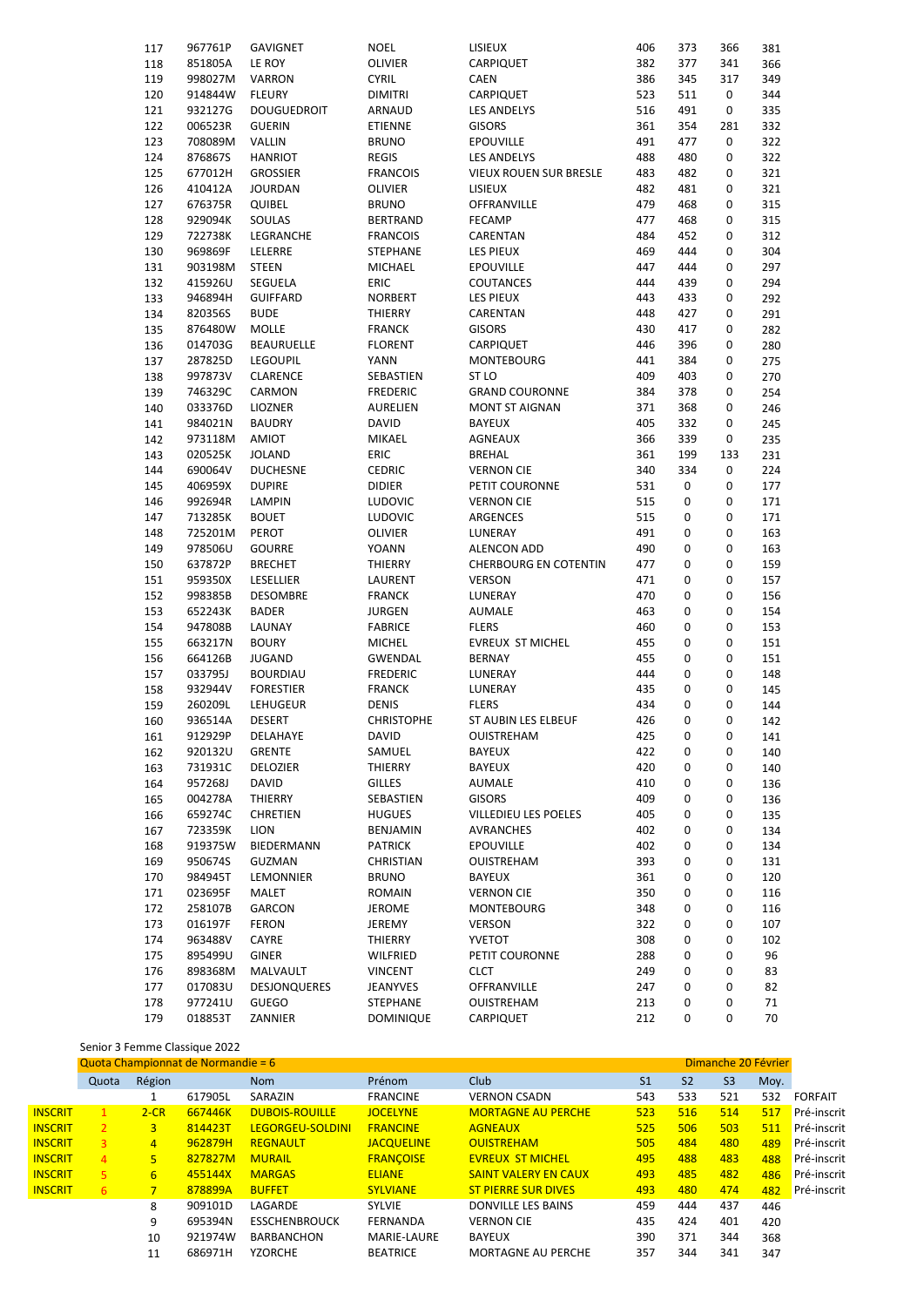| 12 | 967391M | <b>FOINET</b>  | <b>DOMINIQUE</b> | <b>EVREUX ST MICHEL</b> | 449 | 367 | 272 |
|----|---------|----------------|------------------|-------------------------|-----|-----|-----|
| 13 | 941404R | LAURENT        | <b>CHRISTINE</b> | <b>GISORS</b>           | 349 | 341 | 230 |
| 14 | 658315K | <b>POMENG</b>  | CAROL            | <b>VERNON CSADN</b>     | 369 | 79  | 149 |
| 15 | 971085C | JULIEN         | <b>MURIEL</b>    | <b>VILLERS SUR MER</b>  | 431 |     | 143 |
| 16 | 971083A | <b>MORISON</b> | ANNIE            | <b>VILLERS SUR MER</b>  | 401 |     | 133 |
| 17 | 396917G | GIRAUD         | <b>VERONIQUE</b> | <b>VERNON CSADN</b>     | 346 |     | 115 |

Senior 3 Homme Classique 2022

| Quota Championnat de Normandie = 33 |                 |                 |                |                                 |                      |                                 | Dimanche 20 Février |           |                |      |                |
|-------------------------------------|-----------------|-----------------|----------------|---------------------------------|----------------------|---------------------------------|---------------------|-----------|----------------|------|----------------|
|                                     | Quota           | Région          |                | <b>Nom</b>                      | Prénom               | Club                            | S <sub>1</sub>      | <b>S2</b> | S <sub>3</sub> | Moy. |                |
| <b>INSCRIT</b>                      | 1               | $1-CR$          | 235727A        | <b>MASSON</b>                   | <b>DIDIER</b>        | <b>COUTANCES</b>                | 568                 | 565       | 559            | 564  | Pré-inscrit    |
|                                     |                 | $\overline{2}$  | 417117N        | <b>DUFOUR</b>                   | <b>PATRICK</b>       | ASAM CHERBOURG-OCTEVILLE        | 556                 | 549       | 548            | 551  |                |
| <b>INSCRIT</b>                      | $\overline{2}$  | $\overline{3}$  | 277496B        | <b>BILLIEZ</b>                  | <b>PIERRE LUC</b>    | <b>SAINT VALERY EN CAUX</b>     | 551                 | 550       | 550            | 550  | Pré-inscrit    |
| <b>INSCRIT</b>                      | 3               | $\overline{4}$  | 265456P        | <b>ADDE</b>                     | <b>GERARD</b>        | <b>SEES</b>                     | 555                 | 541       | 541            | 545  | Pré-inscrit    |
| <b>INSCRIT</b>                      | $\overline{4}$  | 5               | 275539Z        | <b>VALLEE</b>                   | <b>JEAN PAUL</b>     | <b>CAEN</b>                     | 546                 | 544       | 530            | 540  | Pré-inscrit    |
| <b>INSCRIT</b>                      | 5               | $6\overline{6}$ | <b>772440J</b> | <b>VATTIER</b>                  | <b>JOHNY</b>         | <b>SAINT MARTIN EN CAMPAGNE</b> | 542                 | 537       | 526            | 535  | Pré-inscrit    |
| <b>INSCRIT</b>                      | 6               | $\overline{7}$  | 221197G        | <b>REGNAULT</b>                 | <b>JEAN-LOUIS</b>    | <b>AGNEAUX</b>                  | 545                 | 529       | 525            | 533  | Pré-inscrit    |
|                                     |                 | 8               | 619499U        | <b>GRANDE</b>                   | PHILIPPE             | <b>DOMFRONT</b>                 | 530                 | 524       | 518            | 524  |                |
|                                     |                 | 9               | 306589Z        | <b>DELCOURT</b>                 | <b>CHRISTIAN</b>     | SAINT VALERY EN CAUX            | 531                 | 517       | 514            | 520  | <b>FORFAIT</b> |
|                                     | $\overline{7}$  |                 | 771219G        |                                 |                      | <b>ROUEN ARC CLUB</b>           | 525                 | 514       | 513            |      |                |
| <b>INSCRIT</b>                      |                 | 10              |                | <b>CATTE</b><br><b>ESCUDIER</b> | <b>OLIVIER</b>       |                                 | 525                 | 510       | 508            | 517  | Pré-inscrit    |
| <b>INSCRIT</b>                      | 8               | 11              | 360559M        |                                 | <b>ALAIN</b>         | <b>PETIT COURONNE</b>           |                     |           |                | 514  | Pré-inscrit    |
| <b>INSCRIT</b>                      | 9               | 12              | 349691Z        | <b>SORIN</b>                    | <b>MARC</b>          | <b>SOTTEVILLE LES ROUEN</b>     | 519                 | 512       | 509            | 513  | Pré-inscrit    |
| <b>INSCRIT</b>                      | 10              | 13              | 921984G        | <b>LATUR</b>                    | <b>GILLES</b>        | <b>BAYEUX</b>                   | 514                 | 514       | 512            | 513  | Pré-inscrit    |
| <b>INSCRIT</b>                      | 11              | 14              | 954708B        | <b>JEANNE</b>                   | <b>DIDIER</b>        | <b>FONTENAY LE MARMION</b>      | 521                 | 507       | 505            | 511  | Pré-inscrit    |
| <b>INSCRIT</b>                      | 12              | 15              | 901235D        | <b>FLANDRIN</b>                 | <b>PHILIPPE</b>      | <b>MERVILLE FRANCEVILLE</b>     | 513                 | 508       | 508            | 509  | Pré-inscrit    |
|                                     |                 | 16              | 300082B        | LIZE                            | <b>ERIC</b>          | VIEUX ROUEN SUR BRESLE          | 522                 | 517       | 486            | 508  |                |
| <b>INSCRIT</b>                      | 13              | 17              | 856236S        | <b>JAMIN</b>                    | <b>MARC</b>          | <b>SOTTEVILLE LES ROUEN</b>     | 507                 | 506       | 502            | 505  | Pré-inscrit    |
| <b>INSCRIT</b>                      | 14              | 18              | 393509C        | <b>BERNUIT</b>                  | <b>PHILIPPE</b>      | <b>VERNON CIE</b>               | 508                 | 506       | 497            | 503  | Pré-inscrit    |
|                                     |                 | 19              | 598934R        | <b>DUBOSQ</b>                   | <b>GILLES</b>        | <b>VIRE</b>                     | 515                 | 497       | 495            | 502  |                |
| <b>INSCRIT</b>                      | 15              | 20              | 453063K        | <b>BENARD</b>                   | <b>DIDIER</b>        | <b>GRAND QUEVILLY</b>           | 503                 | 501       | 499            | 501  | Pré-inscrit    |
|                                     |                 | 21              | 452684Y        | <b>JOUVEAUX</b>                 | <b>DOMINIQUE</b>     | <b>LES ANDELYS</b>              | 506                 | 502       | 492            | 500  |                |
|                                     |                 | 22              | 336792D        | LEBLANC                         | <b>MICHEL</b>        | <b>BANVOU</b>                   | 512                 | 500       | 484            | 498  |                |
|                                     |                 | 23              | 374774N        | <b>FAUCON</b>                   | <b>ALAIN</b>         | <b>ARGENCES</b>                 | 499                 | 499       | 496            | 498  |                |
| <b>INSCRIT</b>                      | 16              | 24              | 468428L        | <b>DAGICOUR</b>                 | <b>REMI</b>          | <b>NEUFCHATEL EN BRAY</b>       | 507                 | 504       | 482            | 497  | Pré-inscrit    |
|                                     |                 | 25              | 727299T        | <b>COURTI</b>                   | <b>MICHEL</b>        | <b>GISORS</b>                   | 500                 | 496       | 493            | 496  |                |
|                                     |                 | 26              | 983358T        | <b>PIQUET</b>                   | DANIEL               | <b>FLERS</b>                    | 505                 | 492       | 491            | 496  |                |
| <b>INSCRIT</b>                      | 17              | 27              | 895277C        | <b>VAUTIER</b>                  | <b>MARCEL</b>        | <b>MERVILLE FRANCEVILLE</b>     | 501                 | 494       | 493            | 496  | Pré-inscrit    |
| <b>INSCRIT</b>                      | 18              | 28              | 612086L        | <b>MARGAS</b>                   | <b>JEAN-FRANCOIS</b> | <b>SAINT VALERY EN CAUX</b>     | 501                 | 492       | 487            | 493  | Pré-inscrit    |
| <b>INSCRIT</b>                      | 19              | 29              | 424555Y        | <b>MORICE</b>                   | <b>PHILIPPE</b>      | <b>YVETOT</b>                   | 494                 | 493       | 493            | 493  | Pré-inscrit    |
|                                     |                 | 30              | 701554J        | COSNEFROY                       | <b>ANDRE</b>         | VASTEVILLE                      | 502                 | 488       | 487            | 492  |                |
|                                     |                 | 31              | 391170K        | CONSEIL                         | <b>GILLES</b>        | <b>AGON COUTAINVILLE</b>        | 502                 | 487       | 487            | 492  |                |
| <b>INSCRIT</b>                      | 20              | 32              | 688894Y        | <b>LEBRUN</b>                   | <b>MICHEL</b>        | <b>FLERS</b>                    | 501                 | 496       | 477            | 491  | Pré-inscrit    |
| <b>INSCRIT</b>                      | 21              | 33              | 753455Y        | <b>BONILLO</b>                  | <b>ROBERT</b>        | <b>BAYEUX</b>                   | 494                 | 493       | 485            | 490  | Pré-inscrit    |
|                                     |                 | 34              | 701553H        | <b>LEGOFF</b>                   | <b>PATRICE</b>       | VASTEVILLE                      | 496                 | 490       | 484            | 490  |                |
|                                     |                 | 35              | 012305A        | <b>GREFF</b>                    | <b>JEANLUC</b>       | <b>MONT ST AIGNAN</b>           | 501                 | 490       | 478            | 489  | <b>FORFAIT</b> |
| <b>INSCRIT</b>                      | 22              | 36              | 797111A        | <b>BUQUET</b>                   | <b>GUY</b>           | <b>GRAND QUEVILLY</b>           | 497                 | 487       | 483            | 489  | Pré-inscrit    |
|                                     |                 | 37              | 409423A        | <b>FOLOPPE</b>                  | <b>DENIS</b>         | YVETOT                          | 491                 | 490       | 486            | 489  |                |
| <b>INSCRIT</b>                      | 23              | 38              | 838475L        | <b>SORIN</b>                    | <b>HUBERT</b>        | <b>VERSON</b>                   | 502                 | 487       | 476            | 488  | Pré-inscrit    |
|                                     |                 | 39              | 466148H        | <b>DURAND</b>                   | PHILIPPE             | <b>CAEN</b>                     | 498                 | 482       | 469            | 483  |                |
|                                     |                 |                 |                | <b>RICHARD</b>                  |                      | <b>MERVILLE FRANCEVILLE</b>     |                     | 486       | 470            |      | Pré-inscrit    |
| <b>INSCRIT</b>                      | 24              | 40              | 656486X        |                                 | <b>DANIEL</b>        |                                 | 487                 |           |                | 481  |                |
| <b>INSCRIT</b>                      | 25              | 41              | 815449H        | <b>RIBET</b>                    | <b>MICHEL</b>        | <b>ST ROMAIN DE COLBOSC</b>     | 483                 | 481       | 477            | 480  | Pré-inscrit    |
| <b>INSCRIT</b>                      | 26              | 42              | 717062R        | <b>HAUTEUR</b>                  | <b>MARC</b>          | <b>CARPIQUET</b>                | 484                 | 478       | 478            | 480  | Pré-inscrit    |
|                                     |                 | 43              | 921978A        | <b>BARON</b>                    | <b>PATRICK</b>       | BAYEUX                          | 491                 | 479       | 469            | 479  |                |
| <b>INSCRIT</b>                      | 27              | 44              | 360556J        | <b>COUPE</b>                    | <b>JOEL</b>          | <b>GRAND QUEVILLY</b>           | 487                 | 480       | 467            | 478  | Pré-inscrit    |
| <b>INSCRIT</b>                      | 28              | 45              | 397577Z        | <b>NICOLAS</b>                  | <b>GILBERT</b>       | <b>GRAND COURONNE</b>           | 498                 | 467       | 466            | 477  | Pré-inscrit    |
|                                     |                 | 46              | 788320V        | CARLES                          | ANDRE                | PETIT COURONNE                  | 494                 | 471       | 464            | 476  |                |
| <b>INSCRIT</b>                      | 29              | 47              | 916609P        | <b>DESBROSSES</b>               | <b>ALAIN</b>         | <b>CAEN</b>                     | 490                 | 475       | 463            | 476  | Pré-inscrit    |
|                                     |                 | 48              | 869185S        | <b>CORTES</b>                   | <b>JOSE LUIS</b>     | OUISTREHAM                      | 479                 | 476       | 472            | 475  |                |
| <b>INSCRIT</b>                      | 30 <sub>2</sub> | 49              | 606842L        | <b>PIQUEL</b>                   | <b>JOEL</b>          | <b>TOURVILLE LA RIVIERE</b>     | 478                 | 475       | 470            | 474  | Pré-Inscrit    |
|                                     |                 | 50              | 826665Z        | LEPELLETIER                     | CHARLES              | <b>COURSEULLES SUR MER</b>      | 479                 | 477       | 466            | 474  |                |
| <b>INSCRIT</b>                      | 31              | 51              | 267693W        | <b>NOEL</b>                     | <b>GERARD</b>        | <b>ARGENCES</b>                 | 474                 | 471       | 468            | 471  | Pré-Inscrit    |
|                                     |                 | 52              | 688956R        | <b>HUBE</b>                     | CHRISTIAN            | LES ANDELYS                     | 472                 | 470       | 460            | 467  |                |
| <b>INSCRIT</b>                      | 32              | 53              | 716564Z        | <b>POULAIN</b>                  | <b>PATRICK</b>       | <b>SOTTEVILLE LES ROUEN</b>     | 474                 | 463       | 459            | 465  | Pré-inscrit    |
|                                     |                 | 54              | 815317P        | LELIEVRE                        | <b>DIDIER</b>        | ASAM CHERBOURG-OCTEVILLE        | 471                 | 469       | 456            | 465  |                |
|                                     |                 | 55              | 705803C        | YZORCHE                         | EMMANUEL             | MORTAGNE AU PERCHE              | 472                 | 465       | 456            | 464  |                |
|                                     |                 | 56              | 721642U        | <b>MORIN</b>                    | PHILIPPE             | <b>VERNON CSADN</b>             | 484                 | 476       | 430            | 463  |                |
|                                     |                 | 57              | 450383X        | <b>DUVAL</b>                    | DANIEL               | DOUVRES LA DELIVRANDE           | 485                 | 456       | 447            | 462  |                |
|                                     |                 | 58              | 769773K        | MANGIN                          | PASCAL               | ARGENCES                        | 472                 | 470       | 446            | 462  |                |
|                                     |                 | 59              | 682257J        | <b>DAPP</b>                     | CAMILLE              | ARGENTAN                        | 486                 | 452       | 449            | 462  |                |
|                                     |                 | 60              | 739973U        | DELVAUX                         | JEAN-CLAUDE          | <b>CLCT</b>                     | 472                 | 461       | 444            | 459  |                |
|                                     |                 | 61              | 753020A        | MOREAU                          | MARC                 | AVRANCHES                       | 468                 | 459       | 446            | 457  |                |
|                                     |                 | 62              | 933283N        | LABBE                           | <b>GILLES</b>        | AGNEAUX                         | 466                 | 461       | 446            | 457  | <b>FORFAIT</b> |
|                                     |                 | 63              | 914520U        | LEROY                           | SERGE                | ROUEN ARC CLUB                  | 469                 | 455       | 448            | 457  |                |
|                                     |                 |                 |                |                                 | PHILIPPE             | CAEN                            | 462                 | 454       | 454            |      |                |
|                                     |                 | 64              | 845572A        | GORGE                           |                      |                                 |                     | 456       | 446            | 456  |                |
|                                     |                 | 65              | 381088B        | JEANNE                          | GERARD               | CAEN                            | 460                 |           |                | 454  |                |
|                                     |                 | 66              | 753746P        | POULARD                         | CHRISTIAN            | <b>VERNON CIE</b>               | 469                 | 461       | 431            | 453  |                |
|                                     |                 | 67              | 367218A        | KAZMIERCZAK                     | VINCENT              | ROUEN ARC CLUB                  | 455                 | 452       | 451            | 452  |                |
|                                     |                 | 68              | 380112R        | HAY                             | PASCAL               | <b>CHERBOURG EN COTENTIN</b>    | 460                 | 456       | 440            | 452  |                |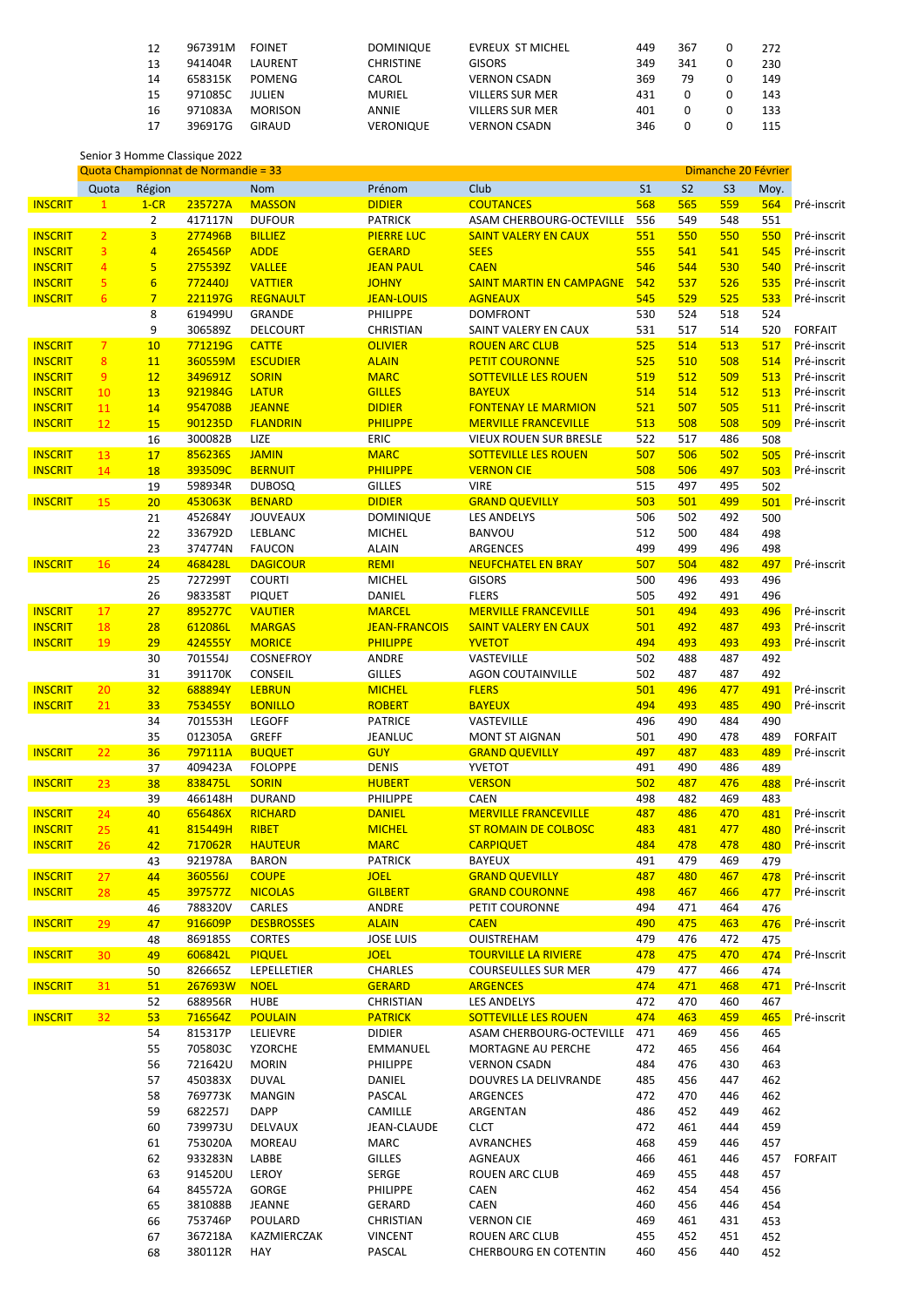|                |    | 69           | 380537C                            | <b>BEAUDOIN</b>       | <b>MICHEL</b>     | BEAUMONT LE ROGER RISLE     | 452            | 449            | 445               | 448  |
|----------------|----|--------------|------------------------------------|-----------------------|-------------------|-----------------------------|----------------|----------------|-------------------|------|
|                |    | 70           | 415435K                            | LANCON                | <b>FRANCK</b>     | <b>VERSON</b>               | 460            | 446            | 439               | 448  |
|                |    | 71           | 652952F                            | LEBARON               | JEAN CLAUDE       | DONVILLE LES BAINS          | 463            | 457            | 418               | 446  |
| <b>INSCRIT</b> | 33 | 72           | 882864K                            | <b>GOUNARI</b>        | <b>NICOLAS</b>    | <b>SAINT VALERY EN CAUX</b> | 447            | 443            | 437               | 442  |
|                |    | 73           | 381801B                            | <b>BISSON</b>         | CHRISTIAN         | OUISTREHAM                  | 456            | 439            | 431               | 442  |
|                |    | 74           | 778203Y                            | <b>VERITE</b>         | BERNARD           | <b>COURSEULLES SUR MER</b>  | 445            | 445            | 436               | 442  |
|                |    | 75           | 408410Z                            | <b>ROGGEMAN</b>       | <b>PATRICK</b>    | ROUEN ARC CLUB              | 445            | 441            | 439               | 441  |
|                |    | 76           | 814426W                            | LESCALIER             | <b>PHILIPPE</b>   | <b>AGNEAUX</b>              | 442            | 433            | 429               | 434  |
|                |    | 77           | 701915B                            | <b>JOLLY</b>          | <b>HUBERT</b>     | SAINT ANDRE DE L'EURE       | 463            | 425            | 411               | 433  |
|                |    | 78           | 429586S                            | MALANDAIN             | <b>DOMINIQUE</b>  | ASTPN                       | 432            | 430            | 424               | 428  |
|                |    | 79           | 433580H                            | VAUTIER               | CHRISTIAN         | AGNEAUX                     | 437            | 435            | 413               | 428  |
|                |    | 80           | 922288M                            | <b>CUSSE</b>          | JEANPAUL          | MORTAGNE AU PERCHE          | 437            | 435            | 385               | 419  |
|                |    | 81           | 894310B                            | COLAS                 | <b>ALAIN</b>      | <b>ROUEN ARC CLUB</b>       | 426            | 419            | 407               | 417  |
|                |    | 82           | 855698G                            | LEBREDONCHEL          | <b>ALAIN</b>      | ST PIERRE SUR DIVES         | 423            | 416            | 405               | 414  |
|                |    | 83           | 987959U                            | <b>GUILLER</b>        | <b>PATRICK</b>    | BAYEUX                      | 433            | 410            | 398               | 413  |
|                |    | 84           | 761241L                            | <b>TOURET</b>         | <b>YVES</b>       | LUNERAY                     | 428            | 418            | 391               | 412  |
|                |    | 85           | 889166K                            | <b>BERTHET</b>        | ANDRE             | <b>OUISTREHAM</b>           | 425            | 419            | 391               | 411  |
|                |    | 86           | 270658U                            | GELHAY                | <b>MICHEL</b>     | <b>VERSON</b>               | 439            | 409            | 369               | 405  |
|                |    | 87           | 881227F                            | <b>BLAISON</b>        | <b>MICHEL</b>     | <b>COURSEULLES SUR MER</b>  | 441            | 397            | 366               | 401  |
|                |    | 88           | 963766X                            | PEUGNIEZ              | MARCEL            | <b>GISORS</b>               | 404            | 390            | 375               | 389  |
|                |    | 89           | 950614B                            | VALLEE                | <b>ROLAND</b>     | <b>CONDE SUR VIRE</b>       | 392            | 383            | 378               | 384  |
|                |    | 90           | 390076W                            | <b>HERICHER</b>       | <b>BRUNO</b>      | ST ROMAIN DE COLBOSC        | 544            | 527            | 81                | 384  |
|                |    | 91           | 889383W                            | GAUNEAU               | PASCAL            | DOUVRES LA DELIVRANDE       | 413            | 367            | 364               | 381  |
|                |    | 92           | 898282U                            | <b>SAN JUAN</b>       | ANGEL             | ROUEN ARC CLUB              | 410            | 389            | 336               | 378  |
|                |    | 93           | 460581G                            | <b>JOUBERT</b>        | CHRISTIAN         | <b>EVREUX ST MICHEL</b>     | 408            | 348            | 328               | 361  |
|                |    | 94           | 792380H                            | CLERIGAUT             | JOËL              | <b>ASTPN</b>                | 367            | 358            | 356               | 360  |
|                |    | 95           | 003893G                            | <b>CHOPLIN</b>        | PASCAL            | <b>ASPTT ALENCON</b>        | 492            | 489            | 0                 | 327  |
|                |    | 96           | 797124P                            | <b>GIRET</b>          | <b>JACKY</b>      | MERVILLE FRANCEVILLE        | 405            | 399            | 141               | 315  |
|                |    | 97           | 883764N                            | ADAM                  | <b>PHILIPPE</b>   | LE HAVRE CHTA               | 470            | 467            | 0                 | 312  |
|                |    | 98           | 593443X                            | <b>POMENG</b>         | JEAN-RENE         | <b>VERNON CSADN</b>         | 471            | 462            | 0                 | 311  |
|                |    | 99           | 747054R                            | DETOT                 | JEAN-CLAUDE       | <b>GRAND COURONNE</b>       | 496            | 436            | 0                 | 310  |
|                |    | 100          | 078005N                            | PETIT                 | <b>BRUNO</b>      | <b>BRACQUEMONT</b>          | 460            | 457            | 0                 | 305  |
|                |    | 101          | 592240P                            | <b>GAUTHIER</b>       | JOEL              | <b>GRAND COURONNE</b>       | 368            | 289            | 259               | 305  |
|                |    | 102          | 972564K                            | LEROY                 | ALLAIN            | CAEN                        | 430            | 414            | 0                 | 281  |
|                |    | 103          | 819671X                            | LEFEBVRE              | CHRISTIAN         | LUNERAY                     | 425            | 392            | 0                 | 272  |
|                |    | 104          | 910258L                            | MAY                   | <b>DOMINIQUE</b>  | CARPIQUET                   | 365            | 355            | 0                 | 240  |
|                |    | 105          | 005466S                            | <b>BEAUME</b>         | <b>DIDIER</b>     | ST LO                       | 395            | 321            | 0                 | 238  |
|                |    | 106          | 857684R                            | <b>LEDUC</b>          | <b>DENIS</b>      | <b>VERNON CIE</b>           | 492            | 0              | 0                 | 164  |
|                |    | 107          | 672904T                            | LECACHEUR             | <b>MICHEL</b>     | <b>FECAMP</b>               | 488            | 0              | 0                 | 162  |
|                |    | 108          | 695393M                            | <b>ESSCHENBROUCK</b>  | <b>MICHEL</b>     | <b>VERNON CIE</b>           | 472            | 0              | 0                 | 157  |
|                |    | 109          | 817832Y                            | <b>GUESDON</b>        | JEAN              | <b>LES ANDELYS</b>          | 465            | 0              | 0                 | 155  |
|                |    | 110          | 793136E                            | LEBREUILLY            | <b>DOMINIQUE</b>  | <b>BAYEUX</b>               | 464            | 0              | 0                 | 154  |
|                |    | 111          | 780429T                            | <b>HOUALET</b>        | <b>JOEL</b>       | MORTAGNE AU PERCHE          | 461            | 0              | 0                 | 153  |
|                |    | 112          | 918227Y                            | <b>ORY</b>            | <b>MICHEL</b>     | PLATEAU EST                 | 457            | 0              | 0                 | 152  |
|                |    | 113          | 788323Y                            | <b>CHIQUET</b>        | HERVE             | OFFRANVILLE                 | 455            | $\Omega$       | 0                 | 151  |
|                |    | 114          | 618103B                            | RIEUNEAU              | <b>CHRISTOPHE</b> | SAINT VALERY EN CAUX        | 451            | 0              | 0                 | 150  |
|                |    | 115          | 734518P                            | <b>BEAUFRERE</b>      | <b>MICHEL</b>     | AGNEAUX                     | 450            | 0              | 0                 | 150  |
|                |    |              | 954339A                            |                       | <b>GILBERT</b>    |                             | 439            | 0              | 0                 |      |
|                |    | 116          |                                    | COQUET                |                   | VILLERS SUR MER             |                | 0              | 0                 | 146  |
|                |    | 117          | 465621K                            | FRANKOWSKI            | <b>BRUNO</b>      | CAUDEBEC EN CAUX            | 425            |                |                   | 141  |
|                |    | 118          | 987086V                            | <b>GANTES MONCHAU</b> | <b>YVES</b>       | SAINT ANDRE DE L'EURE       | 416            | 0              | 0                 | 138  |
|                |    | 119          | 965191W                            | <b>BOUILLE</b>        | ERIC              | OUISTREHAM                  | 406            | 0              | 0                 | 135  |
|                |    | 120          | 896472B                            | <b>COUTELLIER</b>     | <b>LUDOVIC</b>    | SOTTEVILLE LES ROUEN        | 403            | 0              | 0                 | 134  |
|                |    | 121          | 357470E                            | LENOBLE               | <b>GEORGES</b>    | PONT ST PIERRE              | 397            | 0              | 0                 | 132  |
|                |    | 122          | 909938N                            | <b>GUILBERT</b>       | <b>DENIS</b>      | <b>VERSON</b>               | 395            | 0              | 0                 | 131  |
|                |    | 123          | 873485R                            | LECHARTIER            | ANDRE             | COUTANCES                   | 394            | 0              | 0                 | 131  |
|                |    | 124          | 002633M                            | <b>DENIS</b>          | <b>DIDIER</b>     | VERSON                      | 386            | 0              | 0                 | 128  |
|                |    | 125          | 918613T                            | <b>BOTTE</b>          | <b>MICHEL</b>     | LE HAVRE CHTA               | 375            | 0              | 0                 | 125  |
|                |    | 126          | 734014S                            | <b>SIMON</b>          | <b>JACQUES</b>    | ASAM CHERBOURG-OCTEVILLE    | 353            | 0              | 0                 | 117  |
|                |    | 127          | 983781C                            | DUFAYE                | <b>FRANCIS</b>    | <b>VERSON</b>               | 350            | 0              | 0                 | 116  |
|                |    | 128          | 294220E                            | <b>CREPIN</b>         | <b>GUY</b>        | SOTTEVILLE LES ROUEN        | 273            | 0              | 0                 | 91   |
|                |    | 129          | 401287G                            | <b>ROCHER</b>         | <b>CHARLES</b>    | BANVOU                      | 262            | 0              | 0                 | 87   |
|                |    | 130          | 916262M                            | DAVID                 | JEAN LUC          | DONVILLE LES BAINS          | 79             | 0              | 0                 | 26   |
|                |    | 131          | 872656P                            | WAUTERS               | <b>ALAIN</b>      | ROUEN ARC CLUB              | 33             | 0              | 0                 | 11   |
|                |    |              |                                    |                       |                   |                             |                |                |                   |      |
|                |    |              | Senior 1 Femme Poulies 2022        |                       |                   |                             |                |                |                   |      |
|                |    |              | Quota Championnat de Normandie = 4 |                       |                   |                             |                |                | Samedi 19 Février |      |
|                |    | Quota Région |                                    | <b>Nom</b>            | Prénom            | Club                        | S <sub>1</sub> | S <sub>2</sub> | S3                | Moy. |

|                | Quota         | Région |         | <b>Nom</b>       | Prénom          | Club                      | S <sub>1</sub> | S <sub>2</sub> | S <sub>3</sub> | Moy. |             |
|----------------|---------------|--------|---------|------------------|-----------------|---------------------------|----------------|----------------|----------------|------|-------------|
| <b>INSCRIT</b> |               |        | 791050M | <b>RENAUDIN</b>  | <b>TIPHAINE</b> | <b>MONT ST AIGNAN</b>     | 578            | 578            | 577            | 577  | Pré-inscrit |
| <b>INSCRIT</b> | $\mathcal{P}$ |        | 662170A | <b>FRAIGNEAU</b> | <b>CLEMENCE</b> | <b>MONT ST AIGNAN</b>     | 574            | 573            | 571            | 572  | Pré-inscrit |
| <b>INSCRIT</b> | 3             | 3      | 973932X | <b>DUCLOS</b>    | <b>MARIE</b>    | <b>MONT ST AIGNAN</b>     | 576            | 573            | 568            | 572  | Pré-inscrit |
| <b>INSCRIT</b> | 4             | 4      | 640189H | <b>DUMESNIL</b>  | <b>EMILIE</b>   | <b>NEUFCHATEL EN BRAY</b> | 569            | 568            | 567            | 568  | Pré-inscrit |
|                |               |        | 456713C | DELLINGER        | <b>EMILIE</b>   | <b>MONT ST AIGNAN</b>     | 569            | 562            | 560            | 563  | Pré-inscrit |
|                |               | 6      | 428464X | <b>MORICE</b>    | <b>SABINE</b>   | <b>YVETOT</b>             | 548            | 542            | 538            | 542  | Pré-inscrit |
|                |               |        | 739164P | ARSENE           | <b>JESSICA</b>  | <b>MONTEBOURG</b>         | 546            | 541            | 536            | 541  |             |
|                |               | 8      | 011335W | <b>SHKOLNA</b>   | <b>MARIYA</b>   | <b>MONT ST AIGNAN</b>     | 578            | 0              | 0              | 192  |             |
| CR             |               | q      | 785813V | <b>DUFOUR</b>    | <b>ANAIS</b>    | COUTANCES                 | 558            | 0              | 0              | 186  |             |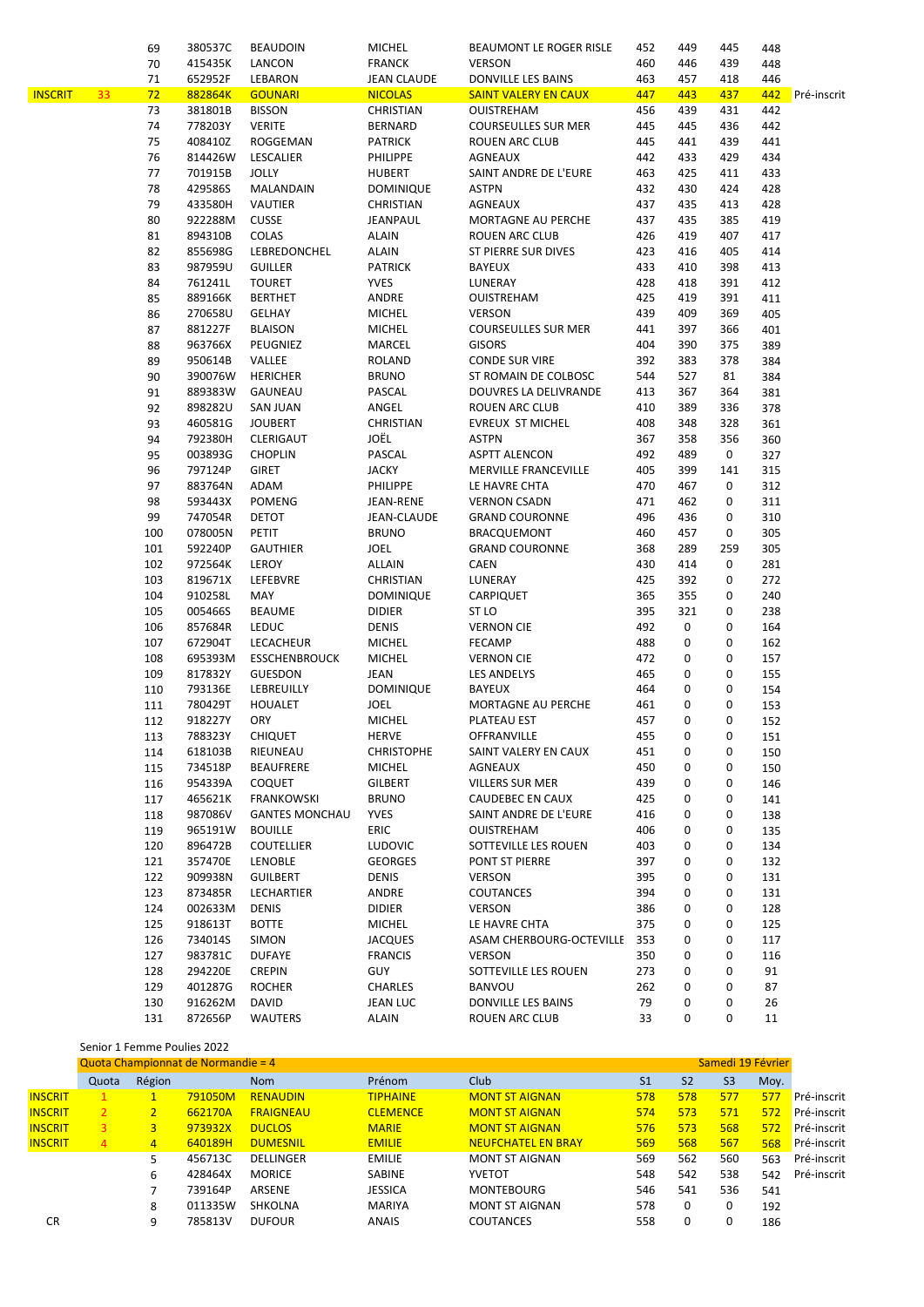|                | Senior 1 Homme Poulies 2022 |                 |                                    |                  |                      |                               |                   |                |                |      |                |
|----------------|-----------------------------|-----------------|------------------------------------|------------------|----------------------|-------------------------------|-------------------|----------------|----------------|------|----------------|
|                |                             |                 | Quota Championnat de Normandie = 8 |                  |                      |                               | Samedi 19 Février |                |                |      |                |
|                | Quota                       | Région          |                                    | <b>Nom</b>       | Prénom               | Club                          | S <sub>1</sub>    | S <sub>2</sub> | S <sub>3</sub> | Moy. |                |
| <b>INSCRIT</b> | $\mathbf{1}$                | $1-CR$          | 373447W                            | <b>LEROY</b>     | <b>JEAN-BAPTISTE</b> | <b>LES ANDELYS</b>            | 586               | 584            | 581            | 583  | Pré-inscrit    |
| <b>INSCRIT</b> | $\overline{2}$              | $\overline{2}$  | 664413N                            | <b>FAUTRAT</b>   | <b>QUENTIN</b>       | <b>BREHAL</b>                 | 580               | 579            | 577            | 578  | Pré-inscrit    |
|                |                             | 3               | 951629E                            | <b>BOILLON</b>   | <b>BENJAMIN</b>      | <b>SEES</b>                   | 571               | 570            | 570            | 570  |                |
| <b>INSCRIT</b> | 3                           | $\overline{4}$  | 433854F                            | <b>BIHEL</b>     | <b>OLIVIER</b>       | <b>LES PIEUX</b>              | 572               | 569            | 569            | 570  | Pré-inscrit    |
| <b>INSCRIT</b> | $\overline{4}$              | 5               | 400047J                            | <b>LAVISSE</b>   | <b>GILLES</b>        | <b>NEUFCHATEL EN BRAY</b>     | 576               | 565            | 563            | 568  | Pré-inscrit    |
| <b>INSCRIT</b> | $\overline{\mathbf{5}}$     | $6\overline{6}$ | 981537N                            | <b>BOULANGER</b> | <b>GAUTHIER</b>      | <b>LES ANDELYS</b>            | 572               | 568            | 563            | 567  | Pré-inscrit    |
| <b>INSCRIT</b> | 6                           | $\overline{7}$  | 702538D                            | <b>ENGELS</b>    | <b>THOMAS</b>        | <b>COURSEULLES SUR MER</b>    | 567               | 566            | 560            | 564  | Pré-inscrit    |
|                |                             | 8               | 957860C                            | LETHEURE         | <b>DAMIEN</b>        | <b>SEES</b>                   | 565               | 564            | 561            | 563  |                |
|                |                             | 9               | 766964G                            | LECUYER          | <b>FRANCOIS</b>      | <b>VIRE</b>                   | 567               | 563            | 559            | 563  |                |
|                |                             | 10              | 874559H                            | PEREGRAIN        | <b>ROMAIN</b>        | MERVILLE FRANCEVILLE          | 566               | 560            | 558            | 561  |                |
| <b>INSCRIT</b> | $\overline{7}$              | 11              | 793134C                            | <b>PALY</b>      | <b>JOCELIN</b>       | <b>FONTENAY LE MARMION</b>    | 561               | 560            | 558            | 559  | Pré-inscrit    |
| <b>INSCRIT</b> | 8                           | 12              | 811195J                            | <b>FONTAINE</b>  | <b>DAMIEN</b>        | <b>CARPIQUET</b>              | 554               | 553            | 550            | 552  | Pré-inscrit    |
|                |                             | 13              | 740593T                            | <b>PREVOST</b>   | SEBASTIEN            | <b>CLCT</b>                   | 555               | 554            | 547            | 552  |                |
|                |                             | 14              | 958511K                            | LORILLU          | ALEXANDRE            | <b>HEROUVILLE SAINT CLAIR</b> | 554               | 553            | 549            | 552  |                |
|                |                             | 15              | 766670M                            | CHASTAING        | <b>TEDDY</b>         | ASAM CHERBOURG-OCTEVILLE      | 554               | 552            | 544            | 550  |                |
|                |                             | 16              | 956294A                            | <b>GOUHIER</b>   | <b>WILFRID</b>       | LUNERAY                       | 552               | 544            | 540            | 545  |                |
|                |                             | 17              | 698109P                            | <b>MIRAIL</b>    | <b>DIMITRI</b>       | PONT AUDEMER                  | 545               | 543            | 543            | 543  |                |
|                |                             | 18              | 676610W                            | <b>VALLOIS</b>   | <b>ANTHONY</b>       | PETIT COURONNE                | 544               | 544            | 543            | 543  | Pré-inscrit    |
|                |                             | 19              | 028698U                            | LEDUEY           | <b>NICOLAS</b>       | BEUZEVILLE LA GRENIER         | 542               | 539            | 538            | 539  | Pré-inscrit    |
|                |                             | 20              | 886146C                            | <b>NAUTOU</b>    | <b>DYLAN</b>         | PONT AUDEMER                  | 547               | 534            | 527            | 536  |                |
|                |                             | 21              | 970357L                            | <b>BOURY</b>     | <b>HENRY</b>         | <b>MONT ST AIGNAN</b>         | 538               | 537            | 531            | 535  | <b>FORFAIT</b> |
|                |                             | 22              | 928011H                            | LEMESLE          | <b>VINCENT</b>       | <b>AVRANCHES</b>              | 536               | 530            | 514            | 526  |                |
|                |                             | 23              | 820564T                            | VALLEE           | <b>ALEXIS</b>        | LUNERAY                       | 517               | 489            | 461            | 489  |                |
|                |                             | 24              | 930671Z                            | <b>MARIE</b>     | <b>GWENAEL</b>       | CARPIQUET                     | 509               | 481            | 477            | 489  |                |
|                |                             | 25              | 813172H                            | <b>FAUDEMER</b>  | LEO                  | <b>CHERBOURG EN COTENTIN</b>  | 565               | 557            | 0              | 374  |                |
|                |                             | 26              | 717972E                            | <b>HAMARD</b>    | <b>CORENTIN</b>      | <b>BANVOU</b>                 | 565               | 553            | 0              | 372  |                |
|                |                             | 27              | 590162F                            | LECRUX           | REMI                 | <b>OUISTREHAM</b>             | 548               | 532            | 0              | 360  |                |
|                |                             | 28              | 025179U                            | <b>TREMA</b>     | <b>NICOLAS</b>       | <b>SEES</b>                   | 546               | 533            | 0              | 359  |                |
|                |                             | 29              | 642771P                            | <b>HUARD</b>     | <b>BRICE</b>         | <b>COURSEULLES SUR MER</b>    | 538               | 529            | 0              | 355  |                |
|                |                             | 30              | 599481K                            | RICHARD-PINET    | <b>BENJAMIN</b>      | <b>VERNON CIE</b>             | 536               | 530            | 0              | 355  |                |
|                |                             | 31              | 028496Z                            | <b>BEAUDRY</b>   | RICHARD              | <b>FONTENAY LE MARMION</b>    | 532               | 469            | 0              | 333  |                |
|                |                             | 32              | 787945M                            | LEMONNIER        | <b>KEVIN</b>         | LES PIEUX                     | 476               | 452            | 0              | 309  |                |
|                |                             | 33              | 722675S                            | <b>BOISARD</b>   | <b>DAMIEN</b>        | CARPIQUET                     | 555               | 287            | 0              | 280  |                |
|                |                             | 34              | 427752Y                            | <b>HOCEVAR</b>   | <b>ARNAUD</b>        | <b>MONT ST AIGNAN</b>         | 583               | $\mathbf 0$    | 0              | 194  |                |
|                |                             | 35              | 009178B                            | <b>MOES</b>      | <b>BEN</b>           | MONT ST AIGNAN                | 575               | 0              | $\Omega$       | 191  |                |
|                |                             | 36              | 750944U                            | GADEAU           | <b>ANTOINE</b>       | ST PIERRE SUR DIVES           | 570               | 0              | 0              | 190  |                |
|                |                             | 37              | 460792L                            | LEJAL            | <b>JONATHAN</b>      | <b>CONCHES EN OUCHE</b>       | 568               | $\mathbf 0$    | 0              | 189  |                |
|                |                             | 38              | 907835C                            | ARCANGER         | <b>GREGOIRE</b>      | <b>DOMFRONT</b>               | 567               | $\mathbf 0$    | 0              | 189  |                |
|                |                             | 39              | 878693B                            | SERRUAU          | <b>DUNCAN</b>        | <b>CONCHES EN OUCHE</b>       | 566               | 0              | 0              | 188  |                |
|                |                             | 40              | 410271X                            | JAIME            | <b>MORGAN</b>        | ST SEBASTIEN DE MORSENT       | 547               | 0              | 0              | 182  |                |
|                |                             | 41              | 436428D                            | <b>ENNE</b>      | <b>ANTHONY</b>       | PLATEAU EST                   | 544               | $\mathbf 0$    | 0              | 181  |                |
|                |                             | 42              | 630465N                            | <b>MULOT</b>     | SEBASTIEN            | SAINT MARTIN EN CAMPAGNE      | 540               | 0              | 0              | 180  |                |
|                |                             | 43              | 024653X                            | LE RISBE         | <b>ANTHONY</b>       | <b>MONTIVILLIERS</b>          | 539               | 0              | 0              | 179  |                |
|                |                             | 44              | 785039D                            | <b>HEBERT</b>    | <b>DAMIEN</b>        | <b>CAEN</b>                   | 496               | 0              | 0              | 165  |                |
|                |                             | 45              | 025176R                            | TREMA            | <b>ANTHONY</b>       | <b>SEES</b>                   | 478               | $\mathbf 0$    | 0              | 159  |                |
|                |                             | 46              | 920409V                            | <b>BETHON</b>    | <b>GUILLAUME</b>     | CARPIQUET                     | 410               | $\mathbf 0$    | 0              | 136  |                |
|                |                             | 47              | 715930K                            | <b>HAMZAOUI</b>  | ALEXANDRE            | LE HAVRE CHTA                 | 362               | $\mathbf 0$    | 0              | 120  |                |
|                |                             |                 |                                    |                  |                      |                               |                   |                |                |      |                |

#### Senior 2 Femme Poulies 2022 Quota Championnat de Normandie = 8 Samedi 19 Février Quota Région Nom Prénom Club S1 S2 S3 Moy. INSCRIT 1 1 814319E POULINGUE VALERIE ST PIERRE SUR DIVES 559 559 558 558 Pré-inscrit INSCRIT 2 2 771397A DARCILLON CECILE FONTENAY LE MARMION 556 556 556 556 Pré-inscrit<br>INSCRIT 3 3 595818D BARREAU MARIE FLORE EVREUX ALM 556 551 550 552 Pré-inscrit INSCRIT 3 3 595818D BARREAU MARIE FLORE EVREUX ALM 556 551 550 552 Pré-inscrit INSCRIT 4 4 909835B ROTROU ANNE MARIE CARPIQUET 553 551 543 549 Pré-inscrit INSCRIT 5 5-CR 939146L GREGOIRE CAROLE PETIT COURONNE 549 548 542 546 Pré-inscrit 839525C DE GASPERIS FREDERIQUE CONCHES EN OUCHE 553 545 538 545 INSCRIT 6 7 697849G LECOMTE ANNE-SOPHIE STAUBIN LES ELBEUF 546 544 534 541 Pré-inscrit<br>INSCRIT 7 8 979203B SABLIN BENEDICTE NOTRE DAME DE GRAVENCHO 547 539 534 540 Pré-inscrit SABLIN BENEDICTE NOTRE DAME DE GRAVENCHO 547 539 534 540 Pré-inscrit INSCRIT 8 9 954639B BASLY CATHERINE ST PIERRE SUR DIVES 535 535 528 532 Pré-inscrit 862587V GROISIL NATHALIE COUTANCES 533 532 522 529 Pré-inscrit 920332L SERRUAU CHERON AURELIE CONCHES EN OUCHE 532 530 519 527 Pré-inscrit 433851C BIHEL BRIGITTE LES PIEUX 526 520 513 519 Pré-inscrit 719083M AUBEL SOPHIE BERNAY 504 491 491 495 861573T MENARD SANDRINE ST AUBIN LES ELBEUF 505 499 471 491 929504F CARVILLE VALERIE CAEN 491 471 343 435 818568Y LEGER ESTELLE AVRANCHES 474 441 0 305 907268L GUILLARD SOPHIE PONT AUDEMER 509 0 0 169 710683G BERTHIAU CELINE PETIT COURONNE 453 0 0 151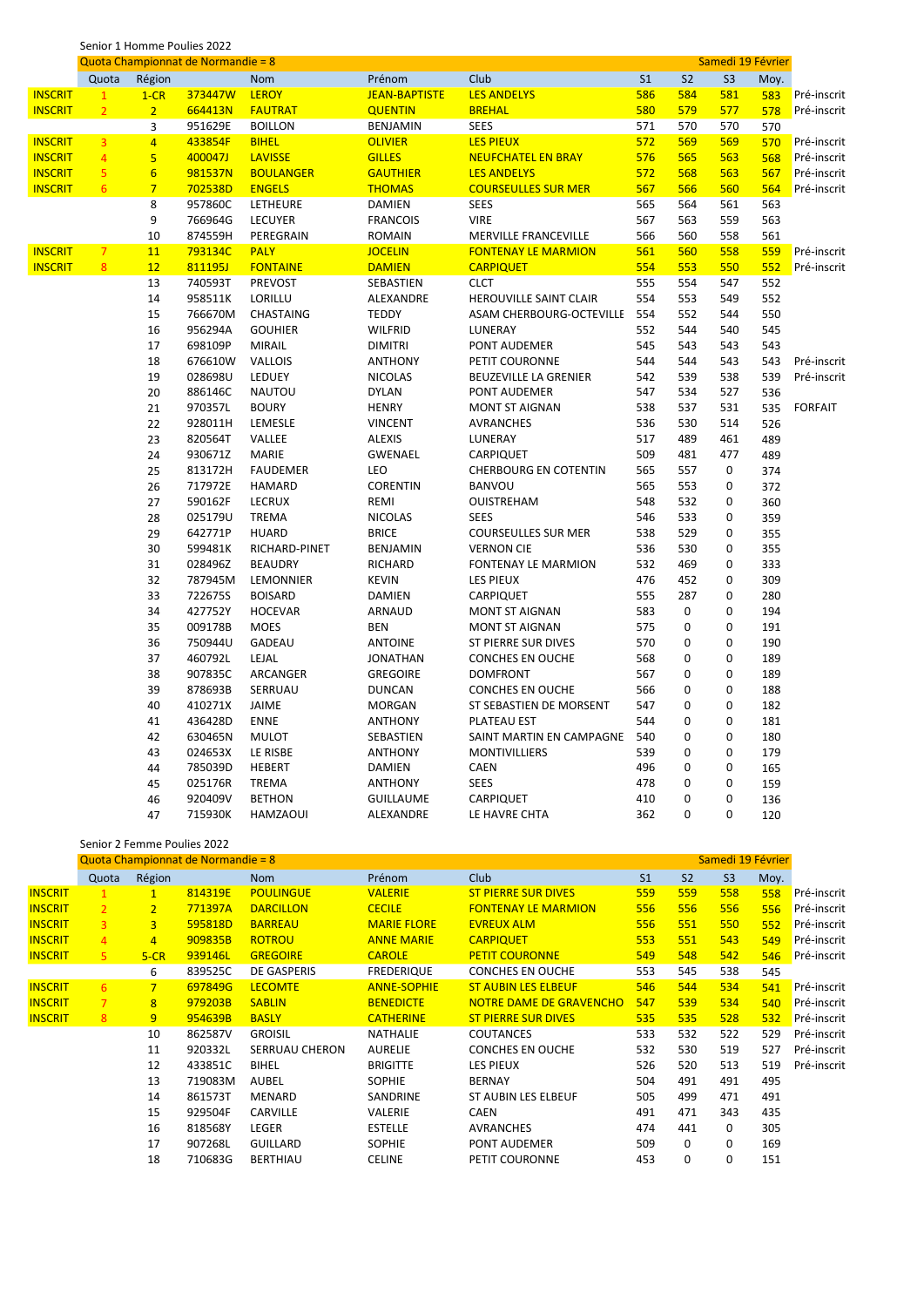|  | Senior 2 Homme Poulies 2022 |  |  |
|--|-----------------------------|--|--|
|  |                             |  |  |

|                |                |                | Quota Championnat de Normandie = 16 |                                   |                                     | Samedi 19 Février                          |                |                |                |            |                |
|----------------|----------------|----------------|-------------------------------------|-----------------------------------|-------------------------------------|--------------------------------------------|----------------|----------------|----------------|------------|----------------|
|                | Quota          | Région         |                                     | Nom                               | Prénom                              | Club                                       | S <sub>1</sub> | S <sub>2</sub> | S <sub>3</sub> | Moy.       |                |
| <b>INSCRIT</b> | $\mathbf{1}$   | $\mathbf{1}$   | 599974W                             | <b>BERGUIN</b>                    | <b>PHILIPPE</b>                     | <b>MONT ST AIGNAN</b>                      | 588            | 582            | 581            | 583        | Pré-inscrit    |
| <b>INSCRIT</b> | $\overline{2}$ | $\overline{2}$ | 771395Y                             | <b>DARCILLON</b>                  | <b>DENIS</b>                        | <b>FONTENAY LE MARMION</b>                 | 582            | 581            | 576            | 579        | Pré-inscrit    |
| <b>INSCRIT</b> | $\overline{3}$ | 3 <sup>2</sup> | 729199H                             | <b>LHERMINIER</b>                 | <b>YVAN</b>                         | <b>PETIT COURONNE</b>                      | 582            | 578            | 575            | 578        | Pré-inscrit    |
| <b>INSCRIT</b> | $\overline{4}$ | $4-CR$         | 672124V                             | <b>POULINGUE</b>                  | <b>OLIVIER</b>                      | <b>ST PIERRE SUR DIVES</b>                 | 580            | 580            | 575            | 578        | Pré-inscrit    |
| <b>INSCRIT</b> | 5              | 5 <sub>5</sub> | 343759B                             | <b>BARREAU</b>                    | <b>PATRICK</b>                      | <b>ST SEBASTIEN DE MORSENT</b>             | 578            | 575            | 575            | 576        | Pré-inscrit    |
|                |                | 6              | 004532B                             | <b>DUPORT</b>                     | LAURENT                             | BANVOU                                     | 577            | 574            | 571            | 574        |                |
| <b>INSCRIT</b> | 6 <sup>1</sup> | $7\overline{}$ | 608106K                             | <b>GERVAISE</b>                   | <b>PASCAL</b>                       | <b>COUTANCES</b>                           | 574            | 571            | 569            | 571        | Pré-inscrit    |
| <b>INSCRIT</b> | $\overline{7}$ | 8              | 433898D                             | <b>FOLLET</b>                     | <b>SEBASTIEN</b>                    | <b>MONT ST AIGNAN</b>                      | 571            | 571            | 569            | 570        | Pré-inscrit    |
| <b>INSCRIT</b> | 8              | 9              | 862499Z                             | <b>BRACHAIS</b>                   | <b>GUILLAUME</b>                    | <b>BERNAY</b>                              | 571            | 565            | 565            | 567        | Pré-inscrit    |
| <b>INSCRIT</b> | 9              | 10             | 603485M                             | <b>DUBOC</b>                      | <b>FRANCK</b>                       | <b>BEUZEVILLE LA GRENIER</b>               | 568            | 566            | 566            | 566        | Pré-inscrit    |
| <b>INSCRIT</b> | 10             | <b>11</b>      | 382847N                             | <b>BRIERE</b>                     | LOIC                                | <b>MONT ST AIGNAN</b>                      | 569            | 565            | 565            | 566        | Pré-inscrit    |
| <b>INSCRIT</b> | 11             | 12             | 351959P                             | <b>SOSNIERZ</b>                   | <b>ARNAUD</b>                       | <b>ARGENCES</b>                            | 570            | 565            | 563            | 566        | Pré-inscrit    |
| <b>INSCRIT</b> | 12             | 13             | 832558E                             | <b>LEBOUGAULT</b>                 | <b>ARNAUD</b>                       | <b>LES ANDELYS</b>                         | 569            | 568            | 561            | 566        | Pré-inscrit    |
|                |                | 14<br>15       | 715403M<br>889445N                  | <b>TIRARD</b><br><b>MONOYEZ</b>   | <b>CHRISTOPHE</b><br><b>PATRICE</b> | OFFRANVILLE<br>CONCHES EN OUCHE            | 567<br>567     | 566<br>565     | 564<br>558     | 565<br>563 |                |
| <b>INSCRIT</b> | 13             | <b>16</b>      | 781155G                             | <b>PAYA</b>                       | <b>JEAN-FRANCOIS</b>                | <b>OUISTREHAM</b>                          | 566            | 564            | 560            | 563        | Pré-inscrit    |
| <b>INSCRIT</b> | 14             | 17             | 612290H                             | <b>ROUX</b>                       | <b>JEAN-PHILIPPE</b>                | <b>ALENCON ADD</b>                         | 564            | 563            | 562            | 563        | Pré-inscrit    |
|                |                | 18             | 819815D                             | <b>DAVID MAS</b>                  | SYLVAIN                             | PONT ST PIERRE                             | 565            | 561            | 561            | 562        |                |
| <b>INSCRIT</b> | 15             | 19             | 732164F                             | <b>LEGRAND</b>                    | <b>CHRISTOPHE</b>                   | <b>ARGENCES</b>                            | 563            | 561            | 561            | 561        | Pré-inscrit    |
| <b>INSCRIT</b> | 16             | 20             | 448032S                             | <b>BASLY</b>                      | <b>BENOIT</b>                       | <b>ST PIERRE SUR DIVES</b>                 | 562            | 561            | 561            | 561        | Pré-inscrit    |
|                |                | 21             | 747973P                             | LEPETIT                           | KARIM                               | <b>COURSEULLES SUR MER</b>                 | 562            | 560            | 558            | 560        | Pré-inscrit    |
|                |                | 22             | 594909R                             | <b>BOULEY</b>                     | <b>HUBERT</b>                       | <b>VILLEDIEU LES POELES</b>                | 564            | 560            | 555            | 559        |                |
|                |                | 23             | 854747Y                             | <b>BLIN</b>                       | <b>FRANCK</b>                       | <b>FECAMP</b>                              | 561            | 558            | 556            | 558        | Pré-inscrit    |
|                |                | 24             | 690137Z                             | <b>VILLEROY</b>                   | JEAN-SEBASTIEN                      | <b>ARGENCES</b>                            | 563            | 558            | 553            | 558        | Pré-inscrit    |
|                |                | 25             | 396849H                             | <b>BUAT</b>                       | <b>MICKAEL</b>                      | DONVILLE LES BAINS                         | 557            | 555            | 551            | 554        | Pré-inscrit    |
|                |                | 26             | 397662S                             | LEMONNIER                         | WENNAEL                             | PETIT COURONNE                             | 558            | 557            | 547            | 554        |                |
|                |                | 27             | 864986C                             | SAVOURAY                          | <b>DAVID</b>                        | LUNERAY                                    | 558            | 553            | 548            | 553        |                |
|                |                | 28             | 976424F                             | CHAUMEIL                          | RICHARD                             | YVETOT                                     | 556            | 546            | 542            | 548        |                |
|                |                | 29             | 975509L                             | LEREBOURG                         | <b>TONY</b>                         | <b>CAEN</b>                                | 549            | 548            | 547            | 548        |                |
|                |                | 30<br>31       | 703471T<br>853644Z                  | GAZENGEL<br><b>NICOLLE</b>        | <b>DIDIER</b><br>LAURENT            | ST HILAIRE DU HARCOUET<br>ST <sub>LO</sub> | 551<br>550     | 546<br>546     | 544<br>545     | 547<br>547 |                |
|                |                | 32             | 020438R                             | PRED'HOMME                        | <b>JEROME</b>                       | ST PIERRE SUR DIVES                        | 550            | 545            | 544            | 546        |                |
|                |                | 33             | 360039X                             | LAMOTTE                           | <b>OLIVIER</b>                      | <b>MONTEBOURG</b>                          | 547            | 547            | 544            | 546        |                |
|                |                | 34             | 663247W                             | <b>LECOMTE</b>                    | <b>JEROME</b>                       | ST AUBIN LES ELBEUF                        | 547            | 542            | 541            | 543        | Pré-inscrit    |
|                |                | 35             | 693837W                             | CARVILLE                          | <b>WILLIAM</b>                      | <b>CAEN</b>                                | 548            | 540            | 539            | 542        |                |
|                |                | 36             | 760347P                             | <b>HAMON</b>                      | <b>BRUNO</b>                        | HEROUVILLE SAINT CLAIR                     | 557            | 555            | 512            | 541        |                |
|                |                | 37             | 805298Z                             | <b>BUREL</b>                      | <b>PATRICK</b>                      | <b>ARGENCES</b>                            | 546            | 542            | 536            | 541        |                |
|                |                | 38             | 676645J                             | <b>GALLOT</b>                     | GERALD                              | PETIT COURONNE                             | 545            | 539            | 539            | 541        |                |
|                |                | 39             | 942024P                             | LE POCHAT                         | <b>FRANCK</b>                       | <b>BREHAL</b>                              | 544            | 541            | 537            | 540        | Pré-inscrit    |
|                |                | 40             | 861570P                             | <b>MENARD</b>                     | <b>CEDRIC</b>                       | ST AUBIN LES ELBEUF                        | 548            | 540            | 520            | 536        |                |
|                |                | 41             | 989753U                             | <b>JACQUELIN</b>                  | <b>FRANCOIS</b>                     | <b>MONT ST AIGNAN</b>                      | 539            | 536            | 531            | 535        | <b>FORFAIT</b> |
|                |                | 42             | 804097U                             | <b>GREGOIRE</b>                   | <b>ERIC</b>                         | PETIT COURONNE                             | 545            | 529            | 528            | 534        |                |
|                |                | 43             | 787859U                             | LIBERPRE                          | ERIC                                | NEUFCHATEL EN BRAY                         | 534            | 534            | 533            | 533        | Pré-inscrit    |
|                |                | 44             | 369829N<br>739113J                  | ROLLAND<br><b>BRANCOURT</b>       | <b>CHRISTOPHE</b><br>ARNAUD         | LUNERAY<br><b>MONTIVILLIERS</b>            | 532<br>534     | 532<br>522     | 520<br>510     | 528        |                |
|                |                | 45<br>46       | 876867S                             | <b>HANRIOT</b>                    | REGIS                               | LES ANDELYS                                | 543            | 523            | 494            | 522<br>520 |                |
|                |                | 47             | 725293M                             | <b>NIKOLIC</b>                    | GORAN                               | <b>GISORS</b>                              | 519            | 517            | 513            | 516        |                |
|                |                | 48             | 994266Z                             | <b>DESHAIES</b>                   | <b>HERVE</b>                        | PONT AUDEMER                               | 518            | 511            | 502            | 510        |                |
|                |                | 49             | 855766F                             | <b>LECOUTURIER</b>                | ERNEST                              | CARPIQUET                                  | 513            | 510            | 508            | 510        |                |
|                |                | 50             | 910381V                             | PRINCEAU                          | <b>DOMINIQUE</b>                    | VASTEVILLE                                 | 503            | 502            | 484            | 496        |                |
|                |                | 51             | 399789D                             | <b>BERTHIAU</b>                   | <b>DIDIER</b>                       | PETIT COURONNE                             | 499            | 494            | 463            | 485        |                |
|                |                | 52             | 669885L                             | <b>CHOPART</b>                    | <b>NICOLAS</b>                      | OFFRANVILLE                                | 529            | 515            | 0              | 348        |                |
|                |                | 53             | 914844W                             | <b>FLEURY</b>                     | <b>DIMITRI</b>                      | CARPIQUET                                  | 526            | 515            | 0              | 347        |                |
|                |                | 54             | 832268P                             | CANU                              | SYLVAIN                             | LUNERAY                                    | 497            | 496            | 0              | 331        |                |
|                |                | 55             | 618321N                             | <b>LECOTTIER</b>                  | <b>LOIC</b>                         | AVRANCHES                                  | 494            | 476            | 0              | 323        |                |
|                |                | 56<br>57       | 820356S<br>747882R                  | <b>BUDE</b><br><b>BRUNET</b>      | THIERRY<br>JEROME                   | CARENTAN<br>HEROUVILLE SAINT CLAIR         | 446<br>548     | 441<br>0       | 0<br>0         | 295        |                |
|                |                | 58             | 917270H                             | <b>BOITEUX</b>                    | <b>ALAIN</b>                        | LES ANDELYS                                | 544            | 0              | 0              | 182<br>181 |                |
|                |                | 59             | 818141J                             | <b>DUMONT</b>                     | <b>GUILLAUME</b>                    | CARPIQUET                                  | 544            | 0              | 0              | 181        |                |
|                |                | 60             | 841362Z                             | <b>TEILLON</b>                    | ERIC                                | <b>VERNON CSADN</b>                        | 535            | 0              | 0              | 178        |                |
|                |                | 61             | 631007C                             | LEBRETON                          | STEPHANE                            | VILLEDIEU LES POELES                       | 526            | 0              | 0              | 175        |                |
|                |                | 62             | 032236P                             | <b>MENDES</b>                     | STEPHANE                            | PONT AUDEMER                               | 511            | 0              | 0              | 170        |                |
|                |                | 63             | 968147J                             | <b>DURECU</b>                     | <b>PATRICK</b>                      | YVETOT                                     | 506            | 0              | 0              | 168        |                |
|                |                | 64             | 941438C                             | <b>DEGUETTE</b>                   | <b>DIDIER</b>                       | CAEN                                       | 494            | 0              | 0              | 164        |                |
|                |                | 65             | 884146D                             | PANNIER                           | JEANMATTHIEU                        | ST SEBASTIEN DE MORSENT                    | 468            | 0              | 0              | 156        |                |
|                |                | 66             | 856103X                             | HAREL                             | <b>CYRILLE</b>                      | FONTENAY LE MARMION                        | 449            | 0              | 0              | 149        |                |
|                |                | 67             | 979095J                             | RAVALET                           | EMMANUEL                            | VERSON                                     | 394            | 0              | 0              | 131        |                |
|                |                | 68<br>69       | 995659N<br>762005S                  | <b>GUINFARD</b><br><b>VINCENT</b> | GREGORY<br>YANNIK                   | LES PIEUX<br>PREAUX                        | 278<br>265     | 0<br>0         | 0<br>0         | 92<br>88   |                |
|                |                |                |                                     |                                   |                                     |                                            |                |                |                |            |                |